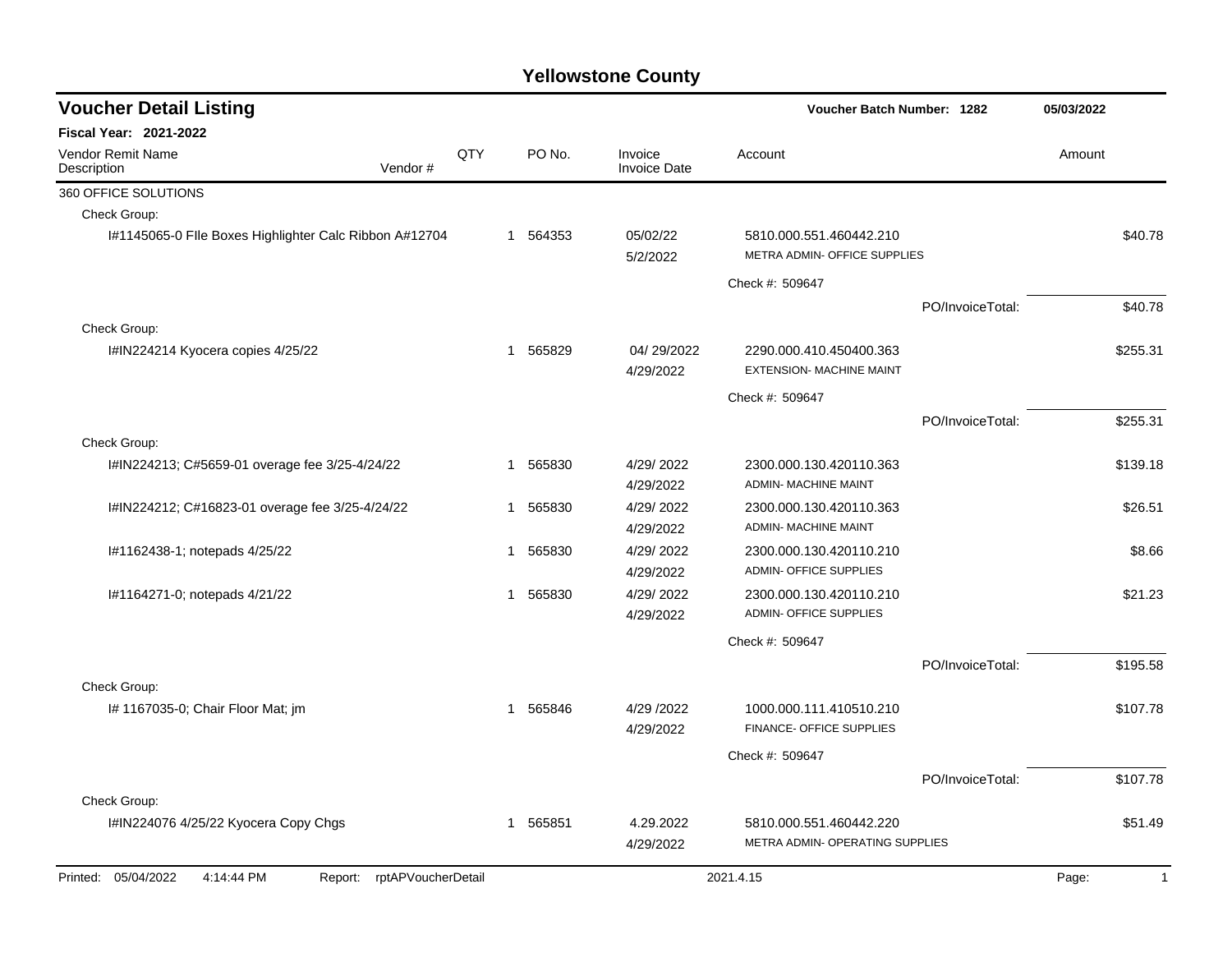## I#IN224077 4/25/22 Kyocera Copy Chgs 1 565851 4.29.2022 5810.000.556.460442.220 \$58.66 4/29/2022 METRA ADMISSIONS- OPERATING SUPPLIES I#1166512-0 Markers & Card Holder A#12704 1 565851 4.29.2022 5810.000.551.460442.210 \$30.76 4/29/2022 METRA ADMIN- OFFICE SUPPLIES Check #: 509647 PO/InvoiceTotal: \$140.91 Check Group: I#1164262-0 BOOK STENO 4/25/22 1 565853 05/02/2022 1000.000.221.410330.210 \$4.38 5/2/2022 CLERK OF COURT- OFFICE SUPPLIES Check #: 509647 PO/InvoiceTotal: \$4.38 Vendor Total: \$744.74 AMEN, LYNELLE MS LCPC 040375 Check Group: I#829 - Trial prep & testimony DC18-0805 St v Buffington - 3.5.22 1 565818 04/29/2022 2301.000.122.411100.394 \$2,550.00 4/29/2022 ATTORNEY- WITNESS & JURY FEES Check #: 509648 PO/InvoiceTotal: \$2,550.00 Vendor Total: \$2,550.00 ANGEL LIND'S DAIRY INC Check Group: I#8014240 A#YOUTHS Dairy 4/29/22 1 565826 04/29/2022 2399.000.235.420250.223 \$152.98 4/29/2022 YSC- FOOD Check #: 509649 PO/InvoiceTotal: \$152.98 Vendor Total: \$152.98 ARCHIE COCHRANE MOTORS 001410 Check Group: **Voucher Batch Number: Yellowstone County** Vendor Remit Name **Description Voucher Detail Listing Fiscal Year: 2021-2022 1282 05/03/2022** PO No. Invoice Account Amount Amount Amount Amount Vendor # **QTY** Invoice Date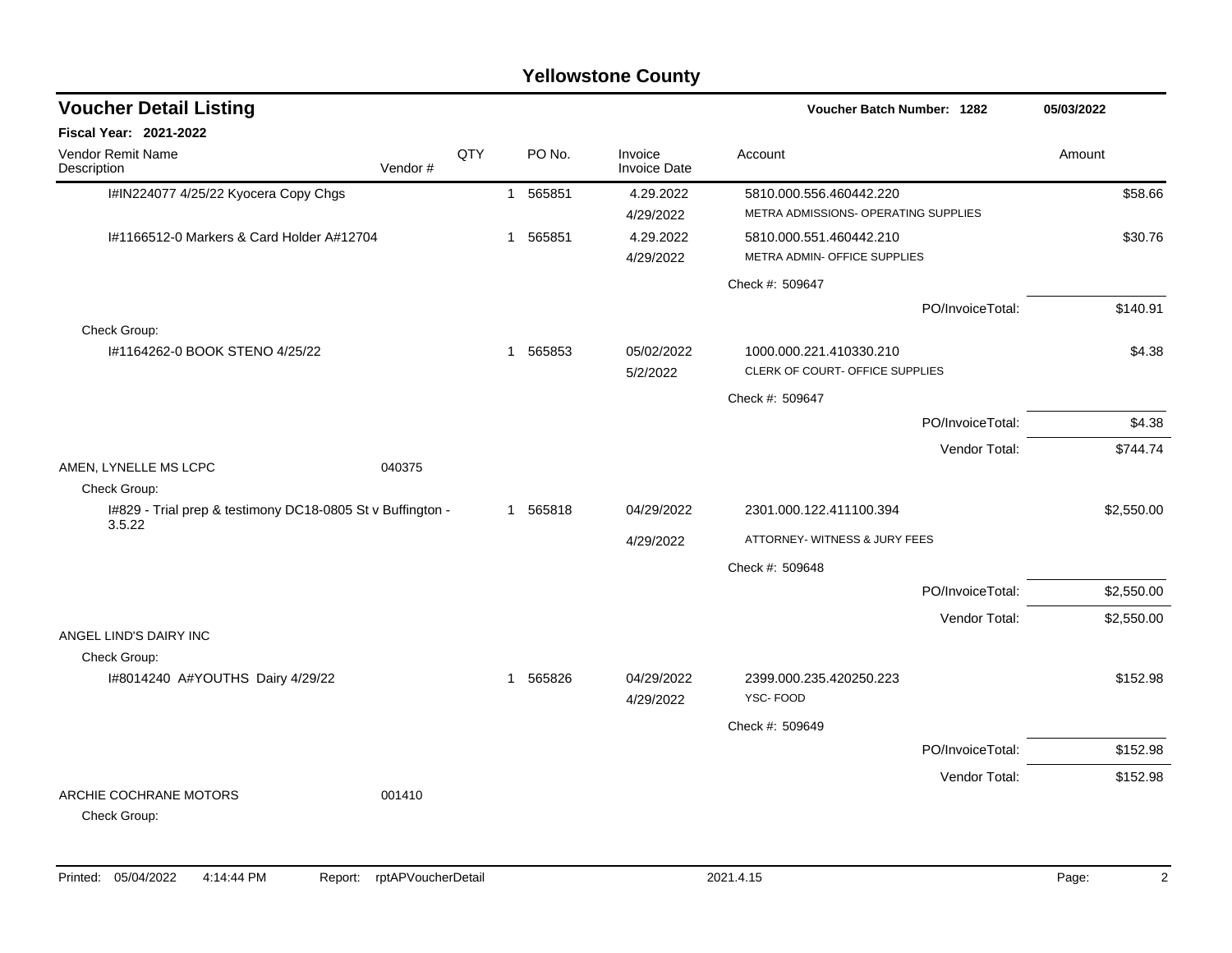| <b>Yellowstone County</b>                                       |                            |     |                          |                                |                                                              |                  |            |  |  |  |
|-----------------------------------------------------------------|----------------------------|-----|--------------------------|--------------------------------|--------------------------------------------------------------|------------------|------------|--|--|--|
| <b>Voucher Detail Listing</b>                                   |                            |     |                          |                                | Voucher Batch Number: 1282                                   |                  | 05/03/2022 |  |  |  |
| Fiscal Year: 2021-2022                                          |                            |     |                          |                                |                                                              |                  |            |  |  |  |
| Vendor Remit Name<br>Description                                | Vendor#                    | QTY | PO No.                   | Invoice<br><b>Invoice Date</b> | Account                                                      |                  | Amount     |  |  |  |
| I#1004191/1; Car #25 tire repair 4/26/22                        |                            |     | 565811<br>$\overline{1}$ | 04/29/2022<br>4/29/2022        | 2300.000.132.420150.361<br>PATROL- VEHICLE REPAIRS           |                  | \$18.00    |  |  |  |
|                                                                 |                            |     |                          |                                | Check #: 509650                                              |                  |            |  |  |  |
|                                                                 |                            |     |                          |                                |                                                              | PO/InvoiceTotal: | \$18.00    |  |  |  |
|                                                                 |                            |     |                          |                                |                                                              | Vendor Total:    | \$18.00    |  |  |  |
| ARMSCOR CARTRIDGE INCORPORATED<br>Check Group:                  |                            |     |                          |                                |                                                              |                  |            |  |  |  |
| I#15052; Patrol ammo 4/21/22                                    |                            |     | 565832<br>$\mathbf{1}$   | 04/29/2022<br>4/29/2022        | 2300.000.132.420150.227<br>PATROL- FIREARMS SUPPLIES         |                  | \$212.00   |  |  |  |
|                                                                 |                            |     |                          |                                | Check #: 509651                                              |                  |            |  |  |  |
|                                                                 |                            |     |                          |                                |                                                              | PO/InvoiceTotal: | \$212.00   |  |  |  |
|                                                                 |                            |     |                          |                                |                                                              | Vendor Total:    | \$212.00   |  |  |  |
| <b>ASPEN PRACTICE</b>                                           | 048799                     |     |                          |                                |                                                              |                  |            |  |  |  |
| Check Group:<br>A#F0368 Case #12234; Invoice for expert witness |                            |     | 565822<br>-1             | 05/02/2022<br>5/2/2022         | 2190.000.429.510200.202<br>DEFENSE COSTS- EXPENSE OF INVEST  |                  | \$750.00   |  |  |  |
|                                                                 |                            |     |                          |                                | Check #: 509652                                              |                  |            |  |  |  |
|                                                                 |                            |     |                          |                                |                                                              | PO/InvoiceTotal: | \$750.00   |  |  |  |
|                                                                 |                            |     |                          |                                |                                                              | Vendor Total:    | \$750.00   |  |  |  |
| ASSOCIATION OF MONTANA TROOPERS<br>Check Group:                 |                            |     |                          |                                |                                                              |                  |            |  |  |  |
| I#5218 - Legislative Guide Books - 3.16.22                      |                            |     | 565825<br>$\mathbf{1}$   | 04/29/2022                     | 2301.000.122.411100.334                                      |                  | \$1,000.00 |  |  |  |
|                                                                 |                            |     |                          | 4/29/2022                      | ATTORNEY- TAX/LAW/SUBSCRIPTIONS                              |                  |            |  |  |  |
|                                                                 |                            |     |                          |                                | Check #: 509653                                              |                  |            |  |  |  |
|                                                                 |                            |     |                          |                                |                                                              | PO/InvoiceTotal: | \$1,000.00 |  |  |  |
| BAKER, RONI                                                     | 041925                     |     |                          |                                |                                                              | Vendor Total:    | \$1,000.00 |  |  |  |
| Check Group:                                                    |                            |     |                          |                                |                                                              |                  |            |  |  |  |
| Reimburse purchase of storage cabinet                           |                            |     | 1 565810                 | 04/29/2022<br>4/29/2022        | 2290.000.410.450400.210<br><b>EXTENSION- OFFICE SUPPLIES</b> |                  | \$359.99   |  |  |  |
| Printed: 05/04/2022<br>4:14:44 PM                               | Report: rptAPVoucherDetail |     |                          |                                | 2021.4.15                                                    |                  | 3<br>Page: |  |  |  |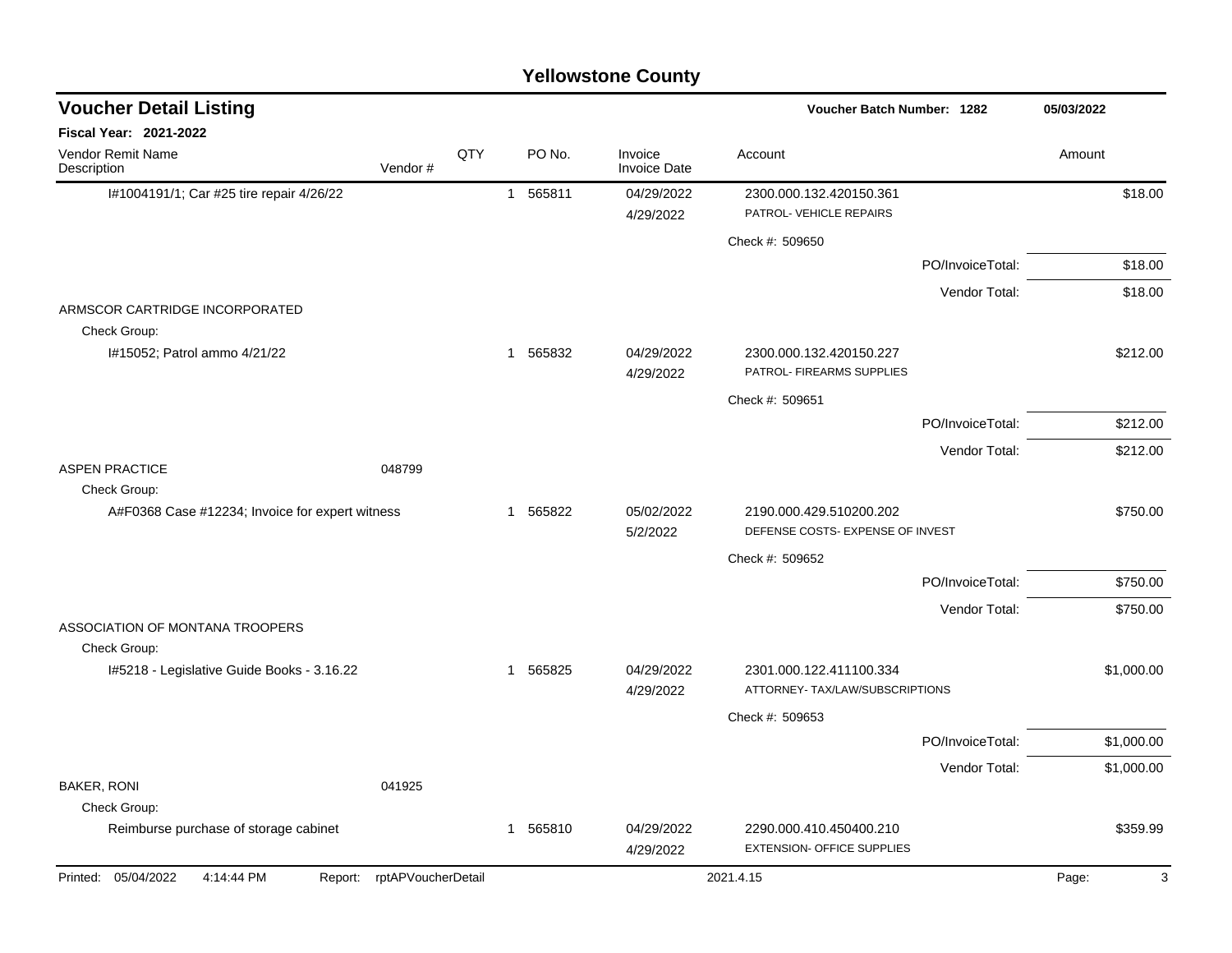| <b>Voucher Detail Listing</b>                                   |              |          |                                | <b>Voucher Batch Number: 1282</b>                             | 05/03/2022 |
|-----------------------------------------------------------------|--------------|----------|--------------------------------|---------------------------------------------------------------|------------|
| <b>Fiscal Year: 2021-2022</b>                                   |              |          |                                |                                                               |            |
| <b>Vendor Remit Name</b><br>Vendor#<br>Description              | QTY          | PO No.   | Invoice<br><b>Invoice Date</b> | Account                                                       | Amount     |
|                                                                 |              |          |                                | Check #: 509654                                               |            |
|                                                                 |              |          |                                | PO/InvoiceTotal:                                              | \$359.99   |
|                                                                 |              |          |                                | Vendor Total:                                                 | \$359.99   |
| <b>BOB SMITH LINCOLN MERCURY</b><br>001980                      |              |          |                                |                                                               |            |
| Check Group:                                                    |              |          |                                |                                                               |            |
| I#6060501/1; Car #1 water pump repair 4/4/22                    |              | 1 565813 | 04/29/2022<br>4/29/2022        | 2300.000.132.420150.361<br>PATROL- VEHICLE REPAIRS            | \$1,724.66 |
|                                                                 |              |          |                                | Check #: 509655                                               |            |
|                                                                 |              |          |                                | PO/InvoiceTotal:                                              | \$1,724.66 |
|                                                                 |              |          |                                | Vendor Total:                                                 | \$1,724.66 |
| CENTURYLINK                                                     |              |          |                                |                                                               |            |
| Check Group:                                                    |              |          |                                |                                                               |            |
| A#4062482082-937B 217 N 27TH 4/22/22                            | $\mathbf{1}$ | 565855   | 05/02/2022<br>5/2/2022         | 6060.000.608.500800.345<br>TECHNOLOGY- TELEPHONE & TECHNOLOGY | \$152.62   |
| A#4062482084-941B 3165 KING AVE E 4/22/22                       | $\mathbf{1}$ | 565855   | 05/02/2022                     | 6060.000.608.500800.345                                       | \$46.86    |
|                                                                 |              |          | 5/2/2022                       | TECHNOLOGY- TELEPHONE & TECHNOLOGY                            |            |
| A#4062482083-939B 3165 KING AVE E 4/22/22                       | $\mathbf{1}$ | 565855   | 05/02/2022<br>5/2/2022         | 6060.000.608.500800.345<br>TECHNOLOGY- TELEPHONE & TECHNOLOGY | \$39.50    |
| A#4062451539828B MILLER BLDG FIRE ALARMS                        |              | 1 565855 | 05/02/2022                     | 1000.000.145.411200.345                                       | \$47.03    |
| 4/22/22                                                         |              |          | 5/2/2022                       | FACILITIES- TELEPHONE & TECHNOLOGY                            |            |
|                                                                 |              |          |                                | Check #: 509656                                               |            |
|                                                                 |              |          |                                | PO/InvoiceTotal:                                              | \$286.01   |
|                                                                 |              |          |                                | Vendor Total:                                                 | \$286.01   |
| <b>CITY OF BILLINGS</b><br>001775                               |              |          |                                |                                                               |            |
| Check Group:                                                    |              |          |                                |                                                               |            |
| I#191610254 - Feb 2022 - 3.29.22                                | -1           | 565812   | 04/29/2022<br>4/29/2022        | 2301.000.122.411100.394<br>ATTORNEY- WITNESS & JURY FEES      | \$47.00    |
| I#191653440 - March 2022 - 4.4.22                               | $\mathbf{1}$ | 565812   | 04/29/2022                     | 2301.000.122.411100.394                                       | \$59.00    |
|                                                                 |              |          | 4/29/2022                      | ATTORNEY- WITNESS & JURY FEES                                 |            |
|                                                                 |              |          |                                | Check #: 509657                                               |            |
| Printed: 05/04/2022<br>Report: rptAPVoucherDetail<br>4:14:44 PM |              |          |                                | 2021.4.15                                                     | Page:<br>4 |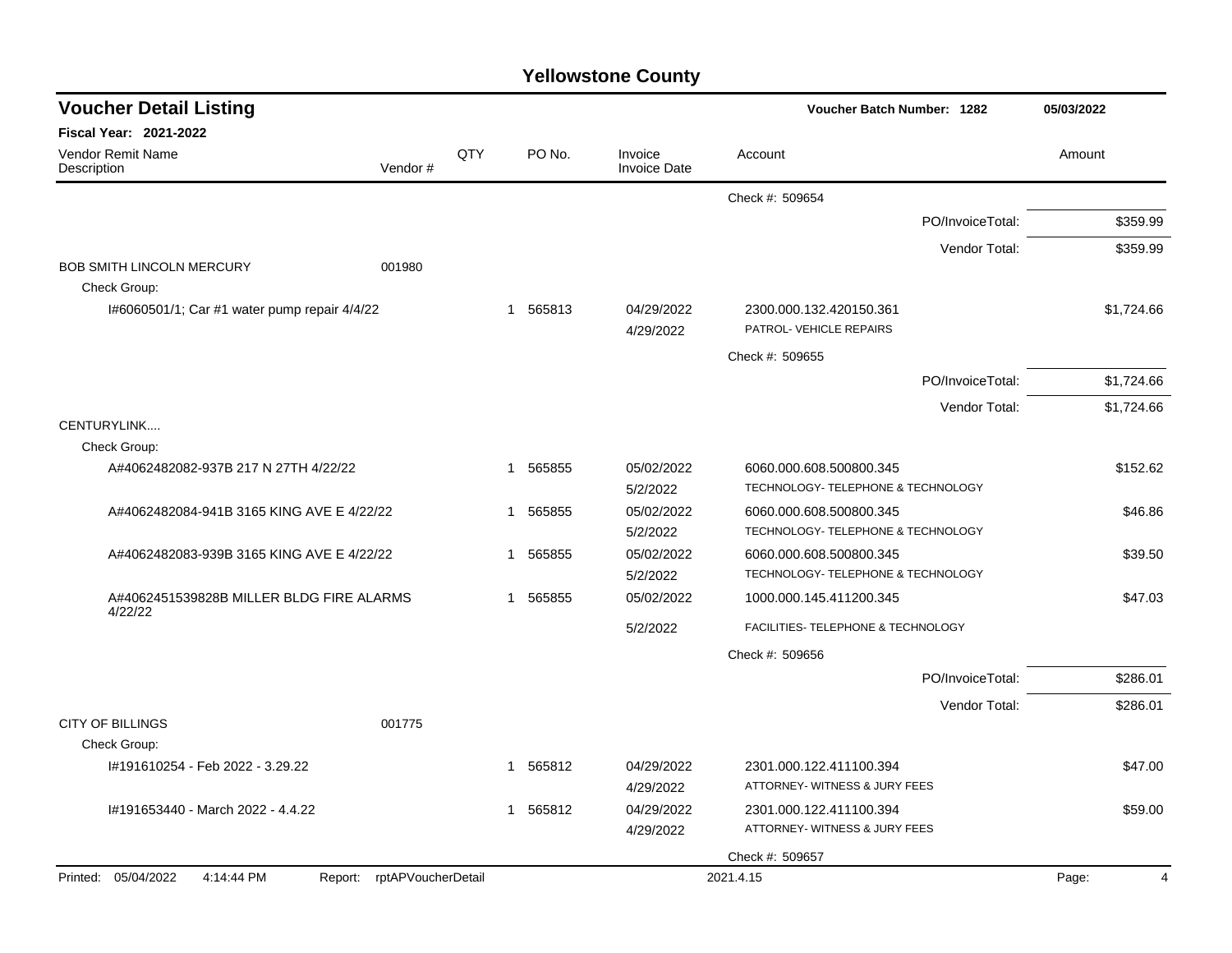| <b>Voucher Detail Listing</b>                                                  |                            |          |                        |                                | Voucher Batch Number: 1282                               |                  | 05/03/2022 |
|--------------------------------------------------------------------------------|----------------------------|----------|------------------------|--------------------------------|----------------------------------------------------------|------------------|------------|
| <b>Fiscal Year: 2021-2022</b>                                                  |                            |          |                        |                                |                                                          |                  |            |
| <b>Vendor Remit Name</b><br>Description                                        | Vendor#                    | QTY      | PO No.                 | Invoice<br><b>Invoice Date</b> | Account                                                  |                  | Amount     |
|                                                                                |                            |          |                        |                                |                                                          | PO/InvoiceTotal: | \$106.00   |
|                                                                                |                            |          |                        |                                |                                                          | Vendor Total:    | \$106.00   |
| <b>CREATIVE MONOGRAMS</b>                                                      | 010034                     |          |                        |                                |                                                          |                  |            |
| Check Group:                                                                   |                            |          |                        |                                |                                                          |                  |            |
|                                                                                | I#89485 - Vests 4/27/22    |          | 565816<br>$\mathbf{1}$ | 04/29/2022<br>4/29/2022        | 1000.000.121.410340.210<br>JP- OFFICE SUPPLIES           |                  | \$119.00   |
|                                                                                |                            |          |                        |                                | Check #: 509658                                          |                  |            |
|                                                                                |                            |          |                        |                                |                                                          | PO/InvoiceTotal: | \$119.00   |
|                                                                                |                            |          |                        |                                |                                                          | Vendor Total:    | \$119.00   |
| DOUBLETREE BY HILTON BILLINGS                                                  |                            |          |                        |                                |                                                          |                  |            |
| Check Group:                                                                   |                            |          |                        |                                |                                                          |                  |            |
| I#37784 Folio # 341271B - witness lodging - DC21-1048 St<br>v Laughery 3.4.22  |                            | 1 565835 | 05/02/2022             | 2301.000.122.411100.394        |                                                          | \$528.40         |            |
|                                                                                |                            |          |                        | 5/2/2022                       | ATTORNEY- WITNESS & JURY FEES                            |                  |            |
| I#37868 Foliio # 347952B - witness lodging DC 21-0044 St<br>v Voyles - 4.18.22 |                            | 1 565835 | 05/02/2022             | 2301.000.122.411100.394        |                                                          | \$105.68         |            |
|                                                                                |                            |          | 5/2/2022               | ATTORNEY- WITNESS & JURY FEES  |                                                          |                  |            |
|                                                                                |                            |          |                        |                                | Check #: 509659                                          |                  |            |
|                                                                                |                            |          |                        |                                |                                                          | PO/InvoiceTotal: | \$634.08   |
|                                                                                |                            |          |                        |                                |                                                          | Vendor Total:    | \$634.08   |
| <b>ECONOPRINT</b>                                                              |                            |          |                        |                                |                                                          |                  |            |
| Check Group:                                                                   |                            |          |                        |                                |                                                          |                  |            |
| I#314460; Letterhead paper 4/22/22                                             |                            |          | 1 565833               | 04/29/2022<br>4/29/2022        | 2300.000.130.420110.210<br><b>ADMIN- OFFICE SUPPLIES</b> |                  | \$230.16   |
|                                                                                |                            |          |                        |                                | Check #: 509660                                          |                  |            |
|                                                                                |                            |          |                        |                                |                                                          | PO/InvoiceTotal: | \$230.16   |
|                                                                                |                            |          |                        |                                |                                                          | Vendor Total:    | \$230.16   |
| GRANDPRE, AMY                                                                  | 038146                     |          |                        |                                |                                                          |                  |            |
| Check Group:                                                                   |                            |          |                        |                                |                                                          |                  |            |
| Grandpre mileage for FY 2021-2022                                              |                            |          | 1 565817               | 05/02/2022<br>5/2/2022         | 2290.000.410.450400.370<br><b>EXTENSION- TRAVEL</b>      |                  | \$35.79    |
| Printed: 05/04/2022<br>4:14:44 PM                                              | Report: rptAPVoucherDetail |          |                        |                                | 2021.4.15                                                |                  | Page:<br>5 |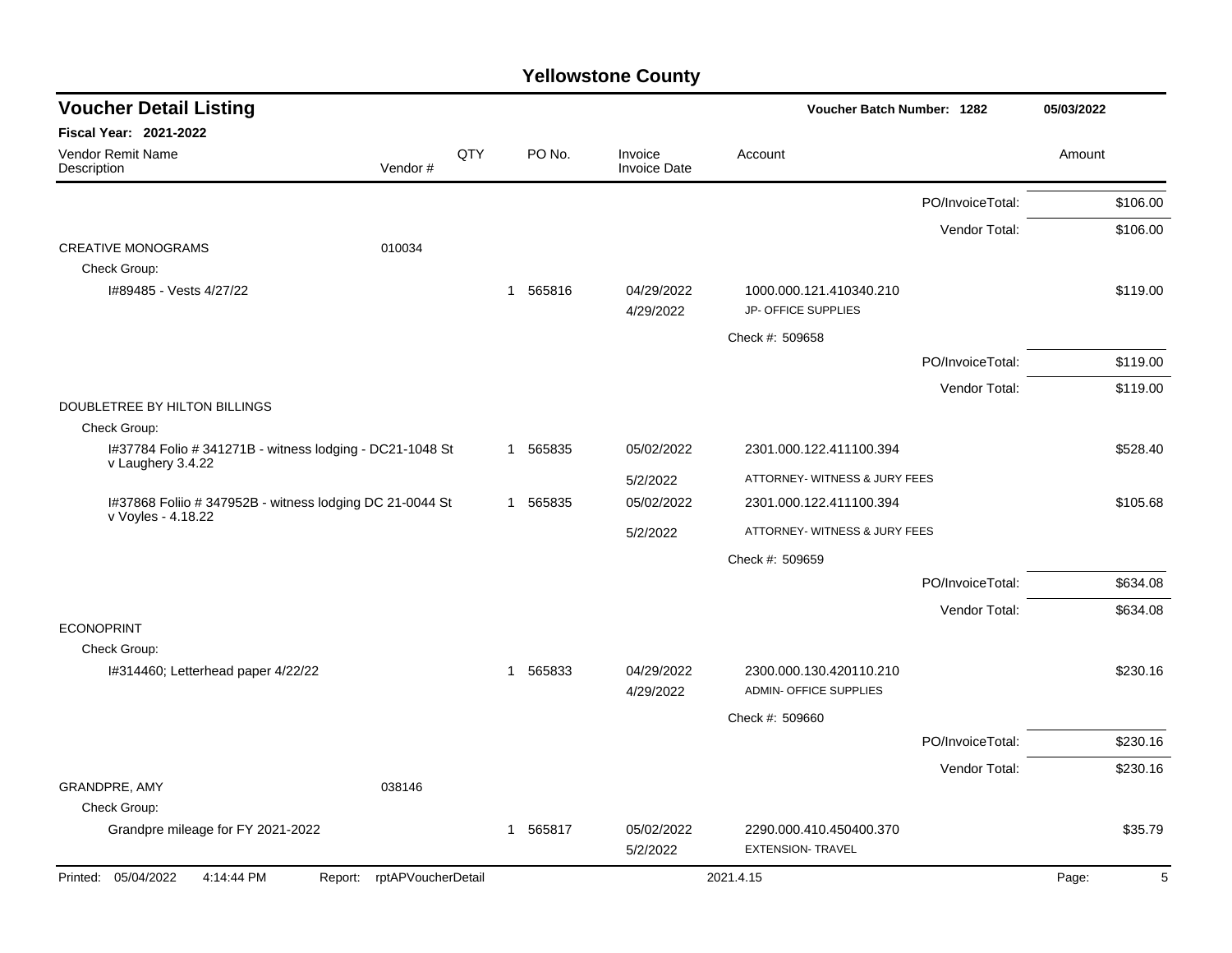| <b>Yellowstone County</b> |  |
|---------------------------|--|
|---------------------------|--|

| <b>Voucher Detail Listing</b>                      |                            |          |                         | Voucher Batch Number: 1282                               |                                                            |                  |             |
|----------------------------------------------------|----------------------------|----------|-------------------------|----------------------------------------------------------|------------------------------------------------------------|------------------|-------------|
| <b>Fiscal Year: 2021-2022</b>                      |                            |          |                         |                                                          |                                                            |                  |             |
| <b>Vendor Remit Name</b><br>Description            | Vendor#                    | QTY      | PO No.                  | Invoice<br><b>Invoice Date</b>                           | Account                                                    |                  | Amount      |
|                                                    |                            |          |                         |                                                          | Check #: 509661                                            |                  |             |
|                                                    |                            |          |                         |                                                          |                                                            | PO/InvoiceTotal: | \$35.79     |
|                                                    |                            |          |                         |                                                          |                                                            | Vendor Total:    | \$35.79     |
| <b>GUARDIAN TAX MT LLC</b>                         |                            |          |                         |                                                          |                                                            |                  |             |
| Check Group:                                       |                            |          |                         |                                                          |                                                            |                  |             |
| A30114T REDEMPTION 416                             |                            |          | 1 565834                | 04/29/2022<br>4/29/2022                                  | 7150.000.000.021250.000<br>REDEMPTION DUE TO OTHERS        |                  | \$5,312.26  |
| C01111 REDEMPTION 417                              |                            |          | 1 565834                | 04/29/2022<br>4/29/2022                                  | 7150.000.000.021250.000<br>REDEMPTION DUE TO OTHERS        |                  | \$4,391.08  |
|                                                    |                            |          |                         |                                                          | Check #: 509662                                            |                  |             |
|                                                    |                            |          |                         |                                                          |                                                            | PO/InvoiceTotal: | \$9,703.34  |
|                                                    |                            |          |                         |                                                          |                                                            | Vendor Total:    | \$9,703.34  |
| HANSER'S WRECKER COMPANY<br>Check Group:           |                            |          |                         |                                                          |                                                            |                  |             |
| I#BIL18588; Tow fees 22-708279                     |                            | 1 565780 | 04/29/2022<br>4/29/2022 | 2300.000.131.420140.202<br>DETECTIVES- EXPENSE OF INVEST |                                                            | \$125.00         |             |
|                                                    |                            |          |                         |                                                          | Check #: 509663                                            |                  |             |
|                                                    |                            |          |                         |                                                          |                                                            | PO/InvoiceTotal: | \$125.00    |
|                                                    |                            |          |                         |                                                          |                                                            | Vendor Total:    | \$125.00    |
| HARDY CONSTRUCTION CO<br>Check Group:              | 021272                     |          |                         |                                                          |                                                            |                  |             |
| # 22-1-009; ARPA L.E.D. & P.A. Data Room Enclosure |                            |          | 1 565844                | 5/2/22<br>5/2/2022                                       | 2260.000.199.440150.398<br>ARPA-VARIABLE CONTRACT SERVICES |                  | \$46,800.00 |
| 1% MT GRT - MetraPark L.E.D & P.A. System          |                            |          | 1 565844                | 5/2/22<br>5/2/2022                                       | 2260.000.199.440150.398<br>ARPA-VARIABLE CONTRACT SERVICES |                  | (\$468.00)  |
|                                                    |                            |          |                         |                                                          | Check #: 509664                                            |                  |             |
|                                                    |                            |          |                         |                                                          |                                                            | PO/InvoiceTotal: | \$46,332.00 |
|                                                    |                            |          |                         |                                                          |                                                            | Vendor Total:    | \$46,332.00 |
| <b>IDSTROM, LESLIE</b><br>Check Group:             |                            |          |                         |                                                          |                                                            |                  |             |
| Printed: 05/04/2022<br>4:14:44 PM                  | Report: rptAPVoucherDetail |          |                         |                                                          | 2021.4.15                                                  |                  | Page:<br>6  |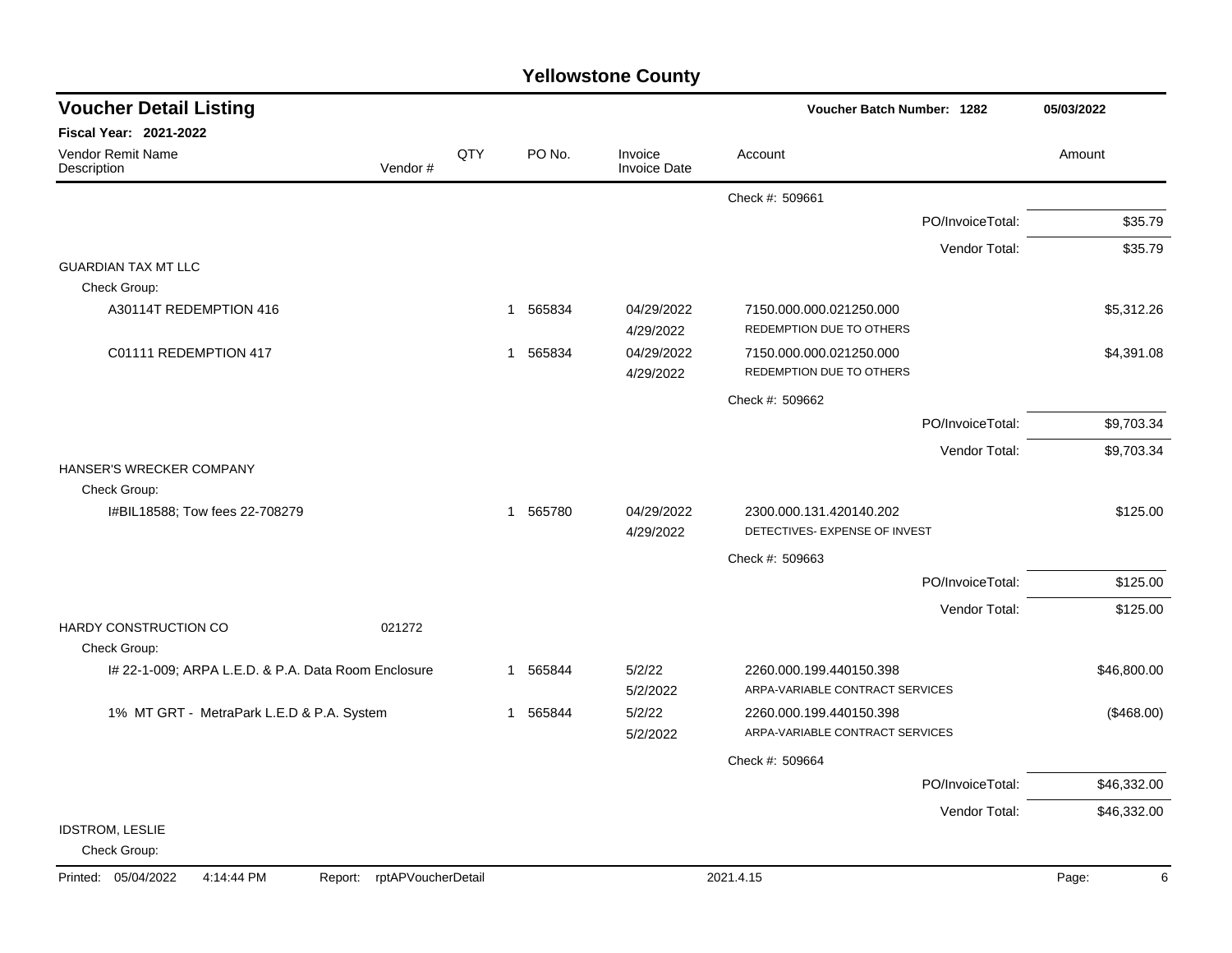|                                                        |                    |     |                        | <b>Yellowstone County</b>      |                                              |                  |            |
|--------------------------------------------------------|--------------------|-----|------------------------|--------------------------------|----------------------------------------------|------------------|------------|
| <b>Voucher Detail Listing</b>                          |                    |     |                        |                                | <b>Voucher Batch Number: 1282</b>            |                  | 05/03/2022 |
| Fiscal Year: 2021-2022                                 |                    |     |                        |                                |                                              |                  |            |
| Vendor Remit Name<br>Description                       | Vendor#            | QTY | PO No.                 | Invoice<br><b>Invoice Date</b> | Account                                      |                  | Amount     |
| Reimburse Sams Club membership                         |                    |     | 565824<br>$\mathbf{1}$ | 04/29/2022                     | 2290.000.410.450400.210                      |                  | \$45.00    |
|                                                        |                    |     |                        | 4/29/2022                      | <b>EXTENSION- OFFICE SUPPLIES</b>            |                  |            |
|                                                        |                    |     |                        |                                | Check #: 509665                              |                  |            |
|                                                        |                    |     |                        |                                |                                              | PO/InvoiceTotal: | \$45.00    |
|                                                        |                    |     |                        |                                |                                              | Vendor Total:    | \$45.00    |
| <b>KELLING, TAMI</b>                                   |                    |     |                        |                                |                                              |                  |            |
| Check Group:                                           |                    |     |                        |                                |                                              |                  |            |
| April 2022 Mileage                                     |                    |     | 1 565841               | 04/29/2022<br>4/29/2022        | 2399.000.235.420250.370<br><b>YSC-TRAVEL</b> |                  | \$50.78    |
|                                                        |                    |     |                        |                                | Check #: 509666                              |                  |            |
|                                                        |                    |     |                        |                                |                                              | PO/InvoiceTotal: | \$50.78    |
|                                                        |                    |     |                        |                                |                                              |                  |            |
| MASTERCARD J MARTIN                                    |                    |     |                        |                                |                                              | Vendor Total:    | \$50.78    |
| Check Group: J MARTIN                                  |                    |     |                        |                                |                                              |                  |            |
| A#3226 PayPal Invoices: 117813571, 118863724.          |                    |     | 565854<br>1            | 05/02/2022                     | 2393.000.102.410950.368                      |                  | \$60.00    |
| MASTERCARD<br>P-Card Payee:                            |                    |     |                        | 5/2/2022                       | RECORDS PRES- SOFTWARE/HARDWARE MAINT        |                  |            |
| A#3226 Finance charge                                  |                    |     | 1 565854               | 05/02/2022                     | 2393.000.102.410950.368                      |                  | \$1.50     |
| MASTERCARD<br>P-Card Payee:                            |                    |     |                        | 5/2/2022                       | RECORDS PRES- SOFTWARE/HARDWARE MAINT        |                  |            |
|                                                        |                    |     |                        |                                | Check #: 509685                              |                  |            |
|                                                        |                    |     |                        |                                |                                              | PO/InvoiceTotal: | \$61.50    |
| MASTERCARD K CUNNINGHAM                                |                    |     |                        |                                |                                              | Vendor Total:    | \$61.50    |
| Check Group: K CUNNINGHAM                              |                    |     |                        |                                |                                              |                  |            |
| #8541; Fuel - prisoner transport to/from MSP for trial |                    |     | 565838<br>-1           | 04/29/2022                     | 2300.000.136.420200.310                      |                  | \$60.00    |
| MASTERCARD<br><b>P-Card Payee:</b>                     |                    |     |                        | 4/29/2022                      | DETENTION- PRISONER TRANSPORT                |                  |            |
|                                                        |                    |     |                        |                                | Check #: 509686                              |                  |            |
|                                                        |                    |     |                        |                                |                                              | PO/InvoiceTotal: | \$60.00    |
|                                                        |                    |     |                        |                                |                                              | Vendor Total:    | \$60.00    |
| MASTERCARD K ODONNELL                                  |                    |     |                        |                                |                                              |                  |            |
| Check Group: K ODONNELL                                |                    |     |                        |                                |                                              |                  |            |
| Printed: 05/04/2022<br>4:14:44 PM<br>Report:           | rptAPVoucherDetail |     |                        |                                | 2021.4.15                                    |                  | Page:      |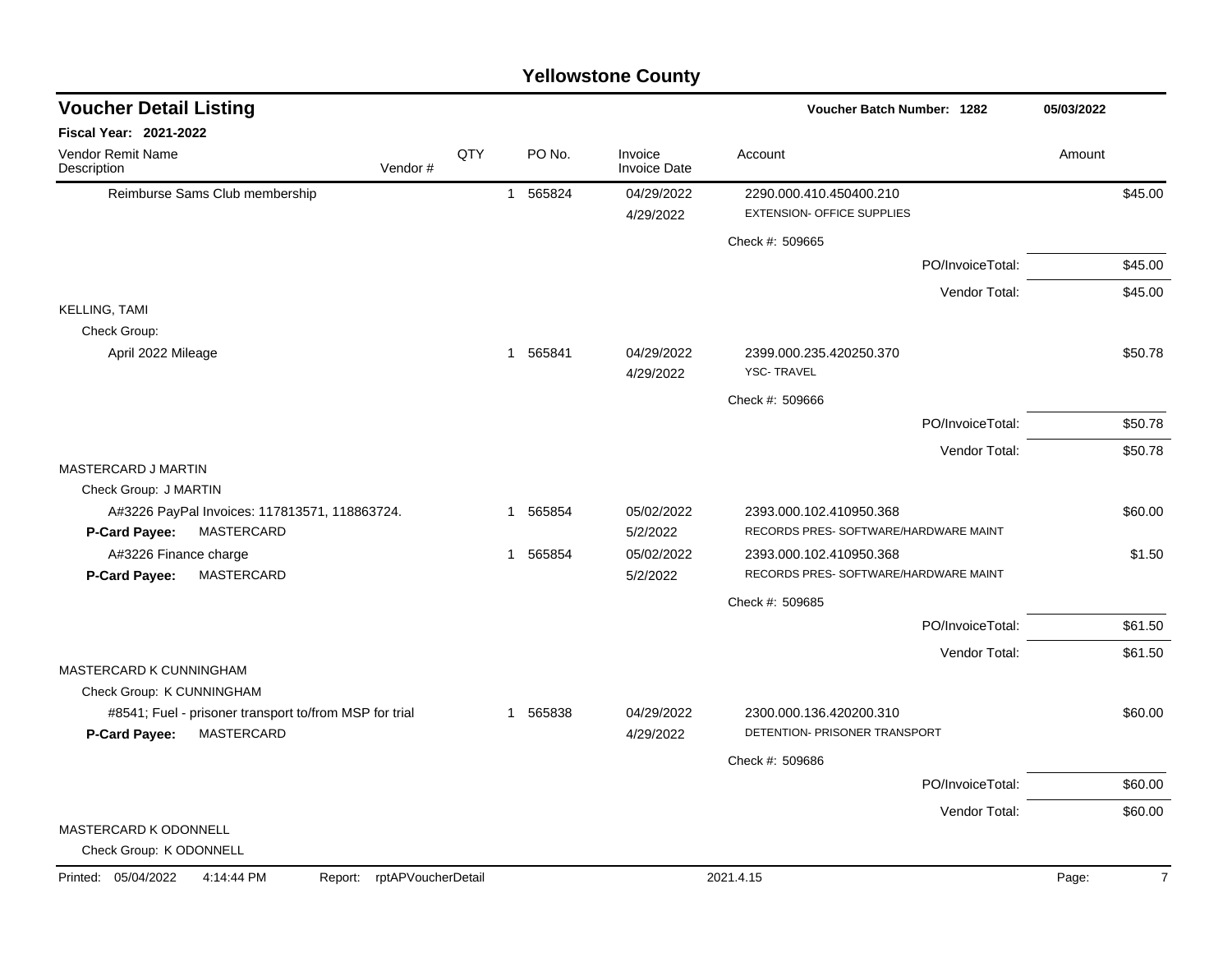| <b>Voucher Detail Listing</b>                                            |         |              |                        |                                | <b>Voucher Batch Number: 1282</b>  |                  | 05/03/2022 |          |
|--------------------------------------------------------------------------|---------|--------------|------------------------|--------------------------------|------------------------------------|------------------|------------|----------|
| <b>Fiscal Year: 2021-2022</b>                                            |         |              |                        |                                |                                    |                  |            |          |
| <b>Vendor Remit Name</b><br>Description                                  | Vendor# | QTY          | PO No.                 | Invoice<br><b>Invoice Date</b> | Account                            |                  | Amount     |          |
| #8533; Fuel - car #60                                                    |         |              | 565837<br>$\mathbf{1}$ | 04/29/2022                     | 2300.000.132.420150.231            |                  |            | \$15.00  |
| MASTERCARD<br><b>P-Card Payee:</b>                                       |         |              |                        | 4/29/2022                      | PATROL- GAS/OIL/GREASE             |                  |            |          |
| #8533; Range maint. supplies                                             |         |              | 1 565837               | 04/29/2022                     | 2300.000.132.420155.362            |                  |            | \$21.48  |
| MASTERCARD<br><b>P-Card Payee:</b>                                       |         |              |                        | 4/29/2022                      | TRAINING FACILITY- MAINT & REPAIRS |                  |            |          |
| #8533; Fuel crim. transport Great Falls, MT                              |         | 1            | 565837                 | 04/29/2022                     | 2300.000.136.420200.310            |                  |            | \$36.83  |
| MASTERCARD<br><b>P-Card Payee:</b>                                       |         |              |                        | 4/29/2022                      | DETENTION- PRISONER TRANSPORT      |                  |            |          |
| #8533; Fuel crim. transport Great Falls, MT                              |         |              | 1 565837               | 04/29/2022                     | 2300.000.136.420200.310            |                  |            | \$36.97  |
| MASTERCARD<br>P-Card Payee:                                              |         |              |                        | 4/29/2022                      | DETENTION- PRISONER TRANSPORT      |                  |            |          |
| #8533; Fuel crim. transport Great Falls, MT                              |         | 1            | 565837                 | 04/29/2022                     | 2300.000.136.420200.310            |                  |            | \$47.60  |
| MASTERCARD<br>P-Card Payee:                                              |         |              |                        | 4/29/2022                      | DETENTION- PRISONER TRANSPORT      |                  |            |          |
| #8533; Late fee 3/27/22                                                  |         | $\mathbf{1}$ | 565837                 | 04/29/2022                     | 2300.000.132.420150.220            |                  |            | \$10.00  |
| MASTERCARD<br><b>P-Card Payee:</b>                                       |         |              |                        | 4/29/2022                      | PATROL- OPERATING SUPPLIES         |                  |            |          |
| #8533; Conoco rebate                                                     |         | $\mathbf{1}$ | 565837                 | 04/29/2022                     | 2300.000.136.420200.310            |                  |            | (\$0.15) |
| MASTERCARD<br><b>P-Card Payee:</b>                                       |         |              |                        | 4/29/2022                      | DETENTION- PRISONER TRANSPORT      |                  |            |          |
| #8533; Overpayment on prev.statement                                     |         | 1            | 565837                 | 04/29/2022                     | 2300.000.132.420150.220            |                  |            | (\$5.00) |
| MASTERCARD<br>P-Card Payee:                                              |         |              |                        | 4/29/2022                      | PATROL- OPERATING SUPPLIES         |                  |            |          |
|                                                                          |         |              |                        |                                | Check #: 509687                    |                  |            |          |
|                                                                          |         |              |                        |                                |                                    | PO/InvoiceTotal: |            | \$162.73 |
|                                                                          |         |              |                        |                                |                                    | Vendor Total:    |            | \$162.73 |
| <b>MASTERCARD M LINDER</b>                                               |         |              |                        |                                |                                    |                  |            |          |
| Check Group: M LINDER                                                    |         |              |                        |                                |                                    |                  |            |          |
| #2462; Amazon - external hard drives                                     |         | 4            | 565828                 | 05/02/2022                     | 2300.000.131.420140.220            |                  |            | \$199.96 |
| MASTERCARD<br><b>P-Card Payee:</b>                                       |         |              |                        | 5/2/2022                       | DETECTIVES- OPERATING SUPPLIES     |                  |            |          |
| #2462 - Fuel car #39                                                     |         | -1           | 565828                 | 05/02/2022                     | 2300.000.132.420150.231            |                  |            | \$104.62 |
| MASTERCARD<br>P-Card Payee:                                              |         |              |                        | 5/2/2022                       | PATROL- GAS/OIL/GREASE             |                  |            |          |
| #2462; Aircraft Spruce & Specialty - misc. helicopter saftey<br>supplies |         |              | 1 565828               | 05/02/2022                     | 2916.000.132.420205.220            |                  |            | \$19.50  |
| <b>P-Card Payee:</b><br>MASTERCARD                                       |         |              |                        | 5/2/2022                       | JAG 2021 SH69                      |                  |            |          |
| #2462; Fuel MLEA graduation, Helena MT 4/5/22 (ML)                       |         | 1            | 565828                 | 05/02/2022                     | 2300.000.130.420110.231            |                  |            | \$74.76  |
| <b>P-Card Payee:</b><br><b>MASTERCARD</b>                                |         |              |                        | 5/2/2022                       | ADMIN- GAS/OIL/GREASE              |                  |            |          |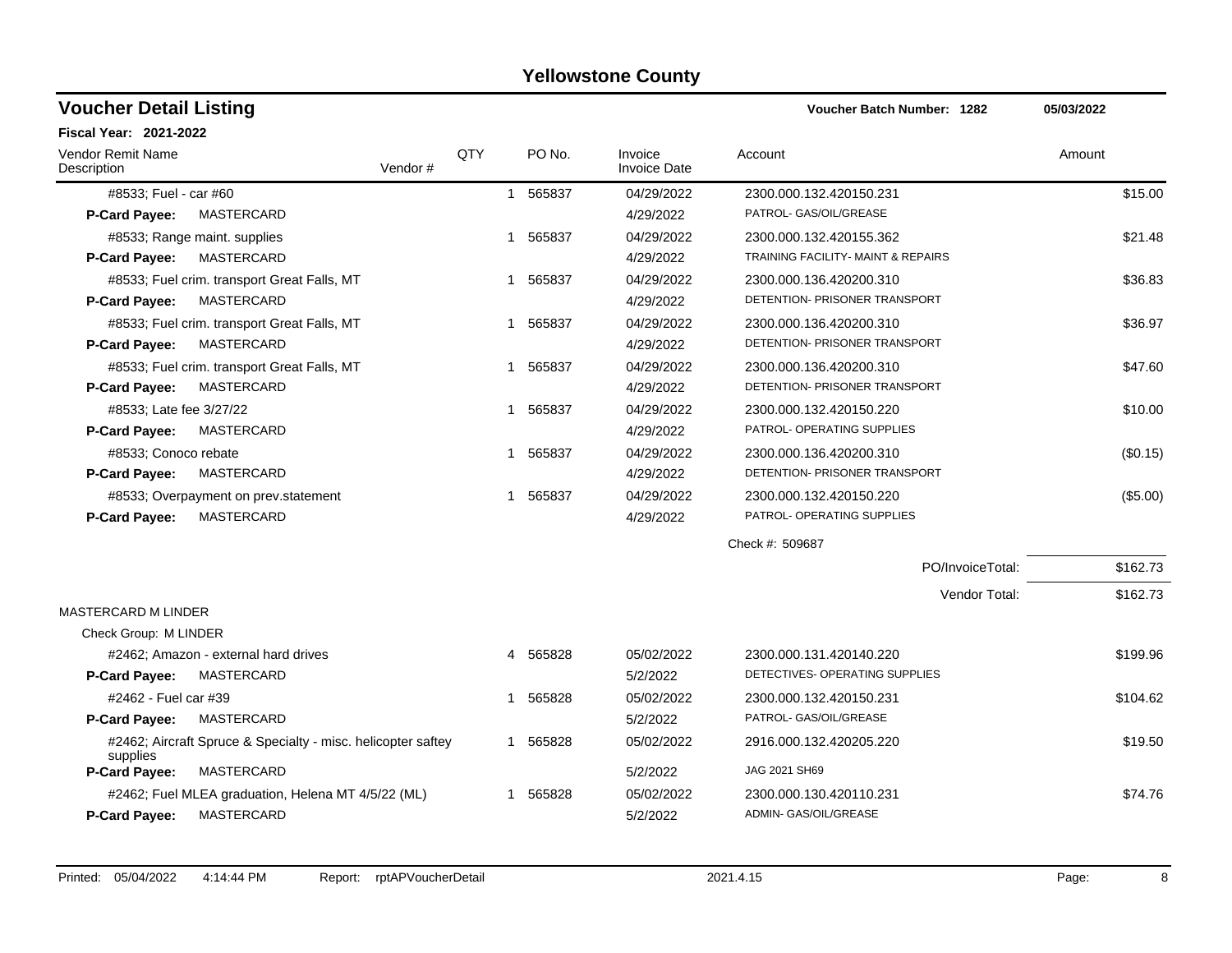| <b>Voucher Detail Listing</b>                                                              |     |                        |                                | Voucher Batch Number: 1282                     | 05/03/2022 |
|--------------------------------------------------------------------------------------------|-----|------------------------|--------------------------------|------------------------------------------------|------------|
| <b>Fiscal Year: 2021-2022</b>                                                              |     |                        |                                |                                                |            |
| <b>Vendor Remit Name</b><br>Description<br>Vendor#                                         | QTY | PO No.                 | Invoice<br><b>Invoice Date</b> | Account                                        | Amount     |
| #2462; Amazon - packing tape, post it flags                                                |     | 565828<br>$\mathbf{1}$ | 05/02/2022                     | 2300.000.130.420110.210                        | \$42.77    |
| MASTERCARD<br><b>P-Card Payee:</b>                                                         |     |                        | 5/2/2022                       | <b>ADMIN- OFFICE SUPPLIES</b>                  |            |
| #2462; Amazon - rolodex                                                                    |     | 1 565828               | 05/02/2022                     | 2300.000.126.420800.210                        | \$32.56    |
| MASTERCARD<br><b>P-Card Payee:</b>                                                         |     |                        | 5/2/2022                       | CORONER- OFFICE SUPPLIES                       |            |
| #2634 - Midwest barcoding - wax ribbons                                                    |     | 1 565828               | 05/02/2022                     | 2300.000.131.420140.220                        | \$76.64    |
| MASTERCARD<br><b>P-Card Payee:</b>                                                         |     |                        | 5/2/2022                       | DETECTIVES- OPERATING SUPPLIES                 |            |
| #2634; AAA Credit Screening (TS)                                                           |     | 565828<br>$\mathbf{1}$ | 05/02/2022                     | 2300.000.130.420110.380                        | \$30.00    |
| MASTERCARD<br>P-Card Payee:                                                                |     |                        | 5/2/2022                       | <b>ADMIN-TRAINING</b>                          |            |
| #2634; Amazon - flash drives, charging cables, bubble<br>mailers, thermal labels           |     | 1 565828               | 05/02/2022                     | 2300.000.131.420140.220                        | \$236.43   |
| P-Card Payee:<br>MASTERCARD                                                                |     |                        | 5/2/2022                       | DETECTIVES- OPERATING SUPPLIES                 |            |
| #2634; Best Buy - phone case                                                               |     | 565828<br>1            | 05/02/2022                     | 2300.000.130.420110.210                        | \$39.99    |
| P-Card Payee:<br>MASTERCARD                                                                |     |                        | 5/2/2022                       | <b>ADMIN- OFFICE SUPPLIES</b>                  |            |
| #2634; Amazon - NFPA guidebook, wall files                                                 |     | 1 565828               | 05/02/2022                     | 2300.000.131.420140.220                        | \$94.98    |
| <b>P-Card Payee:</b><br>MASTERCARD                                                         |     |                        | 5/2/2022                       | DETECTIVES- OPERATING SUPPLIES                 |            |
| #2634; Amazon - pre-inked stamps                                                           |     | 565828<br>1            | 05/02/2022                     | 2300.000.130.420110.210                        | \$19.98    |
| P-Card Payee:<br>MASTERCARD                                                                |     |                        | 5/2/2022                       | ADMIN- OFFICE SUPPLIES                         |            |
| #2634; Blackhawk - taser supplies                                                          |     | 1 565828               | 05/02/2022                     | 2300.000.132.420150.220                        | \$80.85    |
| <b>P-Card Payee:</b><br>MASTERCARD                                                         |     |                        | 5/2/2022                       | PATROL- OPERATING SUPPLIES                     |            |
| #2634; Amazon - printer cartridges                                                         |     | 1 565828               | 05/02/2022                     | 2300.000.131.420140.220                        | \$103.07   |
| <b>P-Card Payee:</b><br>MASTERCARD                                                         |     |                        | 5/2/2022                       | DETECTIVES- OPERATING SUPPLIES                 |            |
| #2634; AAA Credit Screening (BS & MB)                                                      |     | 1 565828               | 05/02/2022                     | 2300.000.130.420110.380                        | \$60.00    |
| P-Card Payee:<br>MASTERCARD                                                                |     |                        | 5/2/2022                       | <b>ADMIN-TRAINING</b>                          |            |
|                                                                                            |     |                        |                                | Check #: 509688                                |            |
|                                                                                            |     |                        |                                | PO/InvoiceTotal:                               | \$1,216.11 |
|                                                                                            |     |                        |                                | Vendor Total:                                  | \$1,216.11 |
| <b>MASTERCARD R BODINE</b>                                                                 |     |                        |                                |                                                |            |
| Check Group: R BODINE                                                                      |     |                        |                                |                                                |            |
| #7048; Air tkt. Anchorage, AK for USPIS interdiction (M.P.)<br>P-Card Payee:<br>MASTERCARD |     | 1 565840               | 04/29/2022<br>4/29/2022        | 2300.000.130.420110.370<br><b>ADMIN-TRAVEL</b> | \$1,003.88 |
|                                                                                            |     |                        |                                |                                                |            |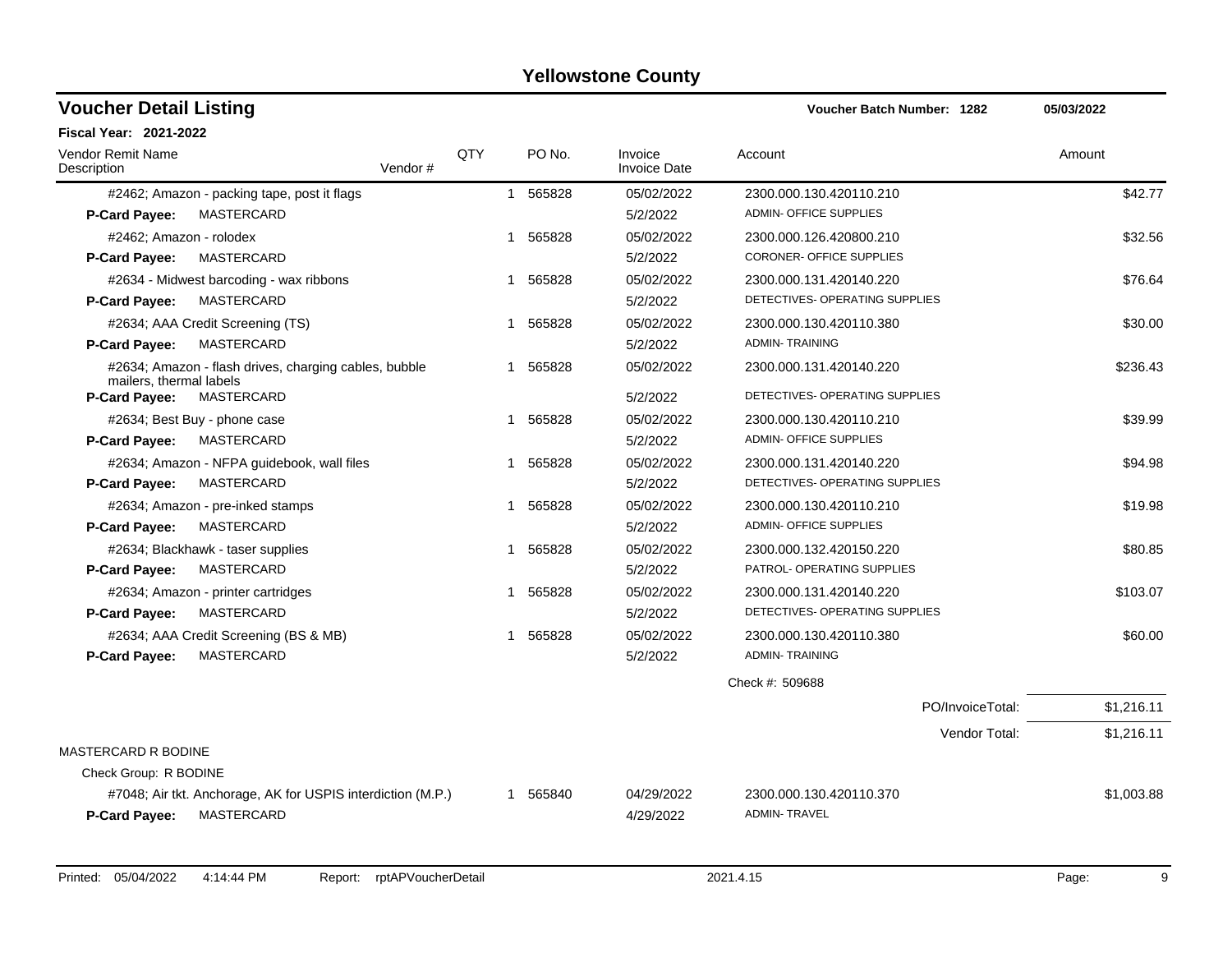| <b>Voucher Detail Listing</b>                                              |     |             |                                | <b>Voucher Batch Number: 1282</b> |                  | 05/03/2022 |
|----------------------------------------------------------------------------|-----|-------------|--------------------------------|-----------------------------------|------------------|------------|
| <b>Fiscal Year: 2021-2022</b>                                              |     |             |                                |                                   |                  |            |
| <b>Vendor Remit Name</b><br>Description<br>Vendor#                         | QTY | PO No.      | Invoice<br><b>Invoice Date</b> | Account                           |                  | Amount     |
| #7048; Lodging Anchorage, AK for USPIS interdiction<br>(M.P.)              |     | 565840<br>1 | 04/29/2022                     | 2300.000.130.420110.370           |                  | \$1,199.00 |
| P-Card Payee:<br>MASTERCARD                                                |     |             | 4/29/2022                      | <b>ADMIN-TRAVEL</b>               |                  |            |
|                                                                            |     |             |                                | Check #: 509689                   |                  |            |
|                                                                            |     |             |                                |                                   | PO/InvoiceTotal: | \$2,202.88 |
|                                                                            |     |             |                                |                                   | Vendor Total:    | \$2,202.88 |
| <b>MASTERCARD S BOFTO</b>                                                  |     |             |                                |                                   |                  |            |
| Check Group: S BOFTO                                                       |     |             |                                |                                   |                  |            |
| #5266; Fuel MSPOA legislative hearing Helena MT<br>3/21-3/22/22 (SB)       |     | 565831<br>1 | 04/29/2022                     | 2300.000.130.420110.231           |                  | \$50.94    |
| MASTERCARD<br><b>P-Card Payee:</b>                                         |     |             | 4/29/2022                      | ADMIN- GAS/OIL/GREASE             |                  |            |
| #5266; Fuel MSPOA legislative hearing Helena MT<br>3/21-3/22/22 (SB)       |     | 1 565831    | 04/29/2022                     | 2300.000.130.420110.231           |                  | \$28.79    |
| MASTERCARD<br><b>P-Card Payee:</b>                                         |     |             | 4/29/2022                      | ADMIN- GAS/OIL/GREASE             |                  |            |
| #5266; Lodging MSPOA legislative hearing Helena MT<br>3/21-3/22/22 (SB)    |     | 565831<br>1 | 04/29/2022                     | 2300.000.130.420110.370           |                  | \$113.24   |
| <b>P-Card Payee:</b><br>MASTERCARD                                         |     |             | 4/29/2022                      | <b>ADMIN-TRAVEL</b>               |                  |            |
| #5266; Fuel Jail commanders meeting Anaconda, MT<br>4/4-4/6/22 (SB)        |     | 565831<br>1 | 04/29/2022                     | 2300.000.130.420110.231           |                  | \$44.98    |
| MASTERCARD<br>P-Card Payee:                                                |     |             | 4/29/2022                      | ADMIN- GAS/OIL/GREASE             |                  |            |
| #5266; Fuel Jail commanders meeting Anaconda, MT<br>4/4-4/6/22 (SB)        |     | 565831<br>1 | 04/29/2022                     | 2300.000.130.420110.231           |                  | \$35.31    |
| P-Card Payee:<br>MASTERCARD                                                |     |             | 4/29/2022                      | ADMIN- GAS/OIL/GREASE             |                  |            |
| #5266; Lodging Jail commanders meeting Anaconda, MT<br>$4/4 - 4/6/22$ (SB) |     | 565831      | 04/29/2022                     | 2300.000.130.420110.370           |                  | \$207.36   |
| MASTERCARD<br>P-Card Payee:                                                |     |             | 4/29/2022                      | <b>ADMIN-TRAVEL</b>               |                  |            |
| #5266; Credit Sams Club for dets. chair return                             |     | 1 565831    | 04/29/2022                     | 2300.000.131.420140.220           |                  | (\$399.96) |
| P-Card Payee:<br>MASTERCARD                                                |     |             | 4/29/2022                      | DETECTIVES- OPERATING SUPPLIES    |                  |            |
|                                                                            |     |             |                                | Check #: 509690                   |                  |            |
|                                                                            |     |             |                                |                                   | PO/InvoiceTotal: | \$80.66    |
|                                                                            |     |             |                                |                                   | Vendor Total:    | \$80.66    |

MASTERCARD S TWITO

Check Group: S TWITO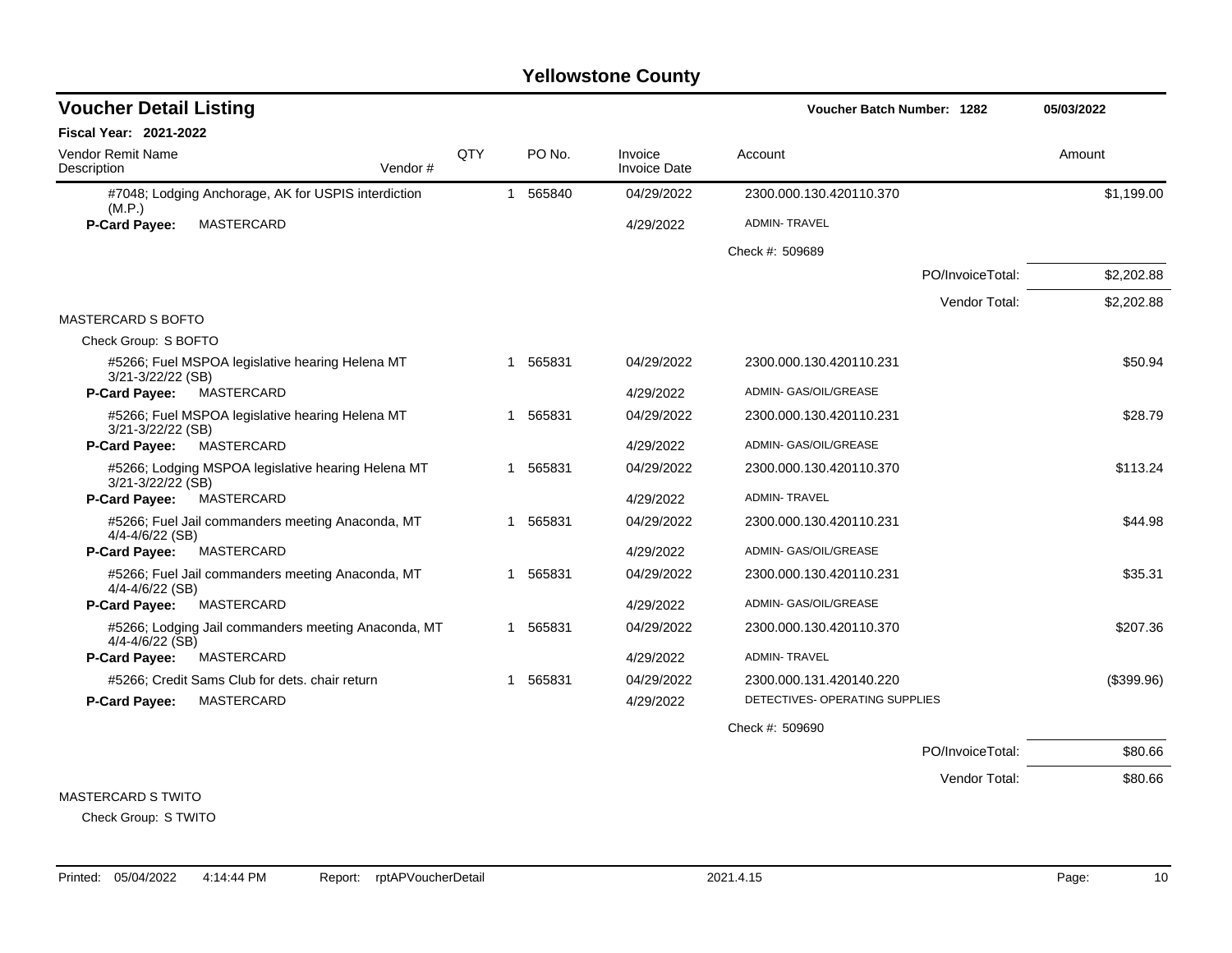| <b>Voucher Detail Listing</b>                                                              |         |             |             |                                | 05/03/2022                                                           |          |
|--------------------------------------------------------------------------------------------|---------|-------------|-------------|--------------------------------|----------------------------------------------------------------------|----------|
| <b>Fiscal Year: 2021-2022</b>                                                              |         |             |             |                                |                                                                      |          |
| <b>Vendor Remit Name</b><br>Description                                                    | Vendor# | QTY         | PO No.      | Invoice<br><b>Invoice Date</b> | Account                                                              | Amount   |
| #1216 - Jimmy Johns - sentencing - 4.8.22                                                  |         |             | 1 565827    | 05/02/2022<br>5/2/2022         | 2301.000.122.411100.394<br>ATTORNEY- WITNESS & JURY FEES             | \$12.45  |
| #1216 - Topz - trial lunch - DC210-0533 St v Harris -<br>3.30.22                           |         |             | 1 565827    | 05/02/2022                     | 2301.000.122.411100.394                                              | \$67.03  |
|                                                                                            |         |             |             | 5/2/2022                       | ATTORNEY- WITNESS & JURY FEES                                        |          |
| #1216 - The Lodge at Big Sky - LW - MT Child Justice<br>Conf - 5.10-5.12.22 - room deposit |         | 1           | 565827      | 05/02/2022                     | 2301.000.122.411100.370                                              | \$147.56 |
|                                                                                            |         |             |             | 5/2/2022                       | ATTORNEY- TRAVEL                                                     |          |
| #1216 - MT Secretary of State - LR - Notary Cert - 4.8.22                                  |         |             | 1 565827    | 05/02/2022<br>5/2/2022         | 2301.000.122.411100.330<br>ATTORNEY- MEMBERSHIP & DUES               | \$25.00  |
| #1216 - Amazon - stapler - 4.11.22                                                         |         | $\mathbf 1$ | 565827      | 05/02/2022<br>5/2/2022         | 2301.000.122.411100.210<br>ATTORNEY- OFFICE SUPPLIES                 | \$34.85  |
| #1216 - Amazon - whiteboard - 4.11.22                                                      |         |             | 1 565827    | 05/02/2022<br>5/2/2022         | 2301.000.122.411100.210<br>ATTORNEY- OFFICE SUPPLIES                 | \$138.23 |
| #1216 - Amazon - bookshelf - 4.11.22                                                       |         | 1           | 565827      | 05/02/2022<br>5/2/2022         | 2301.000.122.411100.210<br>ATTORNEY- OFFICE SUPPLIES                 | \$140.04 |
| #1216 - Rockets - DN Staff/Atty Mrg - 4.13.22                                              |         |             | 1 565827    | 05/02/2022<br>5/2/2022         | 2301.000.122.411100.394<br>ATTORNEY- WITNESS & JURY FEES             | \$19.50  |
| #1216 - Fairmont - AP room deposit - MCAA 7.6-7.8.22                                       |         |             | 1 565827    | 05/02/2022<br>5/2/2022         | 2301.000.000.014200.000<br>PUBLIC SAFETY - ATTORNEY PREPAID EXPENSES | \$159.00 |
| #1216 - Fairmont - AT room deposit - MCAA 7.6-7.8.22                                       |         | -1          | 565827      | 05/02/2022<br>5/2/2022         | 2301.000.000.014200.000<br>PUBLIC SAFETY - ATTORNEY PREPAID EXPENSES | \$159.00 |
| #1216 - Fairmont - ATI room deposit - MCAA 7.6-7.8.22                                      |         | -1          | 565827      | 05/02/2022<br>5/2/2022         | 2301.000.000.014200.000<br>PUBLIC SAFETY - ATTORNEY PREPAID EXPENSES | \$159.00 |
| #1216 - Fairmont - ER room deposit - MCAA 7.6-7.8.22                                       |         |             | 1 565827    | 05/02/2022<br>5/2/2022         | 2301.000.000.014200.000<br>PUBLIC SAFETY - ATTORNEY PREPAID EXPENSES | \$159.00 |
| #1216 - Fairmont - EZ room deposit - MCAA 7.6-7.8.22                                       |         |             | 1 565827    | 05/02/2022<br>5/2/2022         | 2301.000.000.014200.000<br>PUBLIC SAFETY - ATTORNEY PREPAID EXPENSES | \$159.00 |
| #1216 - Fairmont - HB room deposit - MCAA 7.6-7.8.22                                       |         |             | 1 565827    | 05/02/2022<br>5/2/2022         | 2301.000.000.014200.000<br>PUBLIC SAFETY - ATTORNEY PREPAID EXPENSES | \$159.00 |
| #1216 - Fairmont - HC room deposit - MCAA 7.6-7.8.22                                       |         |             | 565827<br>1 | 05/02/2022<br>5/2/2022         | 2301.000.000.014200.000<br>PUBLIC SAFETY - ATTORNEY PREPAID EXPENSES | \$159.00 |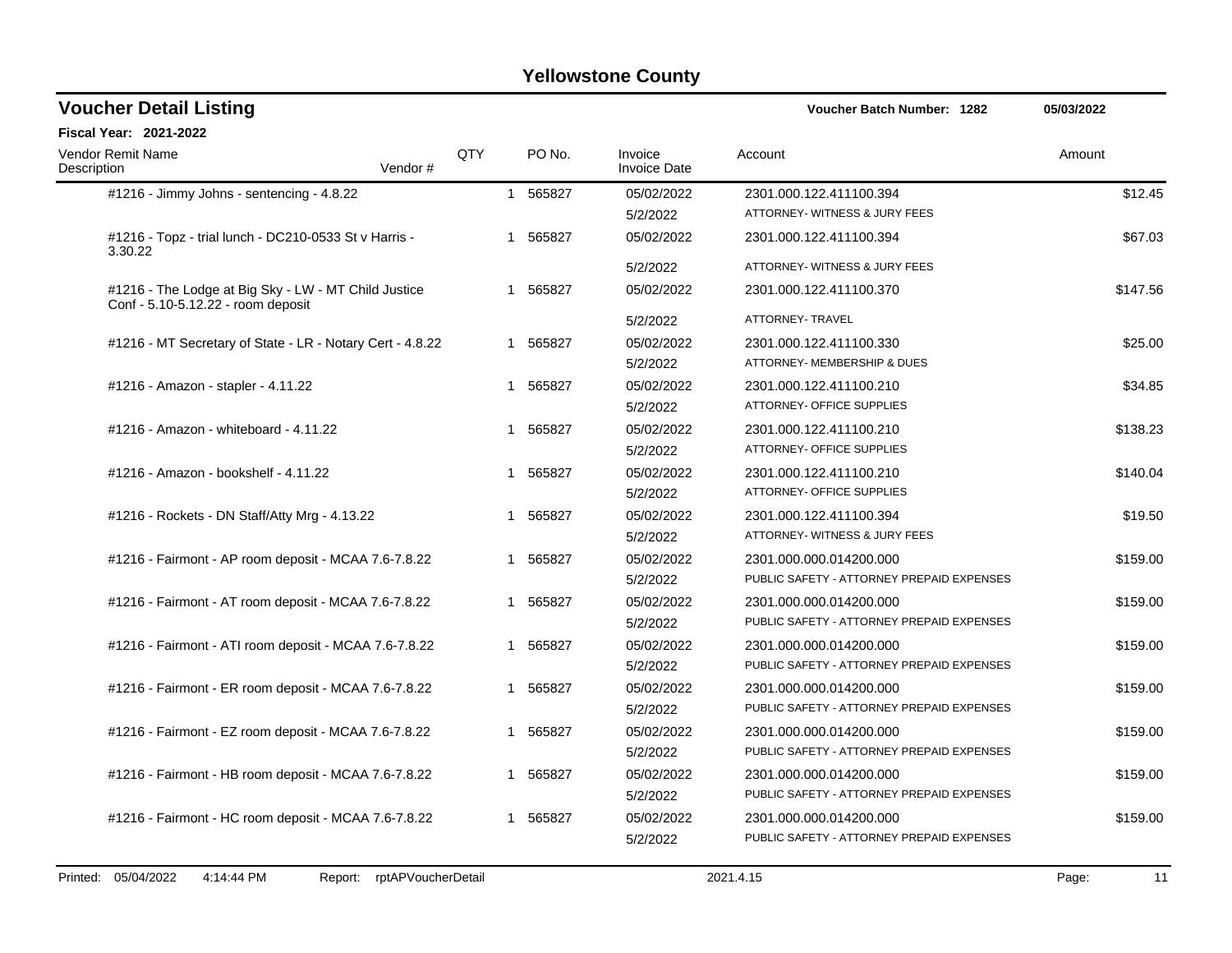| <b>Voucher Detail Listing</b>                                              |     |   |          |                                | <b>Voucher Batch Number: 1282</b>         | 05/03/2022 |
|----------------------------------------------------------------------------|-----|---|----------|--------------------------------|-------------------------------------------|------------|
| Fiscal Year: 2021-2022                                                     |     |   |          |                                |                                           |            |
| Vendor Remit Name<br>Description<br>Vendor#                                | QTY |   | PO No.   | Invoice<br><b>Invoice Date</b> | Account                                   | Amount     |
| #1216 - Fairmont - JE room deposit - MCAA 7.6-7.8.22                       |     |   | 1 565827 | 05/02/2022                     | 2301.000.000.014200.000                   | \$159.00   |
|                                                                            |     |   |          | 5/2/2022                       | PUBLIC SAFETY - ATTORNEY PREPAID EXPENSES |            |
| #1216 - Fairmont - JR room deposit - MCAA 7.6-7.8.22                       |     |   | 1 565827 | 05/02/2022                     | 2301.000.000.014200.000                   | \$159.00   |
|                                                                            |     |   |          | 5/2/2022                       | PUBLIC SAFETY - ATTORNEY PREPAID EXPENSES |            |
| #1216 - Fairmont - KH room deposit - MCAA 7.6-7.8.22                       |     | 1 | 565827   | 05/02/2022                     | 2301.000.000.014200.000                   | \$159.00   |
|                                                                            |     |   |          | 5/2/2022                       | PUBLIC SAFETY - ATTORNEY PREPAID EXPENSES |            |
| #1216 - Fairmont - LW room deposit - MCAA 7.6-7.8.22                       |     | 1 | 565827   | 05/02/2022                     | 2301.000.000.014200.000                   | \$159.00   |
|                                                                            |     |   |          | 5/2/2022                       | PUBLIC SAFETY - ATTORNEY PREPAID EXPENSES |            |
| #1216 - Fairmont - MG room deposit - MCAA 7.6-7.8.22                       |     |   | 1 565827 | 05/02/2022                     | 2301.000.000.014200.000                   | \$159.00   |
|                                                                            |     |   |          | 5/2/2022                       | PUBLIC SAFETY - ATTORNEY PREPAID EXPENSES |            |
| #1216 - Fairmont - SC room deposit - MCAA 7.6-7.8.22                       |     |   | 1 565827 | 05/02/2022                     | 2301.000.000.014200.000                   | \$159.00   |
|                                                                            |     |   |          | 5/2/2022                       | PUBLIC SAFETY - ATTORNEY PREPAID EXPENSES |            |
| #1216 - Fairmont - SP room deposit - MCAA 7.6-7.8.22                       |     | 1 | 565827   | 05/02/2022                     | 2301.000.000.014200.000                   | \$159.00   |
|                                                                            |     |   |          | 5/2/2022                       | PUBLIC SAFETY - ATTORNEY PREPAID EXPENSES |            |
| #1216 - Fairmont - ST room deposit - MCAA 7.6-7.8.22                       |     | 1 | 565827   | 05/02/2022                     | 2301.000.000.014200.000                   | \$159.00   |
|                                                                            |     |   |          | 5/2/2022                       | PUBLIC SAFETY - ATTORNEY PREPAID EXPENSES |            |
| #1216 - SunDataSupply - pick-up roller - 4.14.22                           |     | 1 | 565827   | 05/02/2022                     | 2301.000.122.411100.210                   | \$34.14    |
|                                                                            |     |   |          | 5/2/2022                       | ATTORNEY- OFFICE SUPPLIES                 |            |
| #1216 - Rockets - CJCC Mtg - 4.14.22                                       |     | 1 | 565827   | 05/02/2022                     | 2301.000.122.411100.394                   | \$141.00   |
|                                                                            |     |   |          | 5/2/2022                       | ATTORNEY- WITNESS & JURY FEES             |            |
| #1216 - Stacked - DN Staff/Atty Mtg - 4.13.22                              |     |   | 565827   | 05/02/2022                     | 2301.000.122.411100.394                   | \$11.00    |
|                                                                            |     |   |          | 5/2/2022                       | ATTORNEY- WITNESS & JURY FEES             |            |
| #1216 - Stacked - DN Staff/Atty Mtg - 4.13.22                              |     | 1 | 565827   | 05/02/2022                     | 2301.000.122.411100.394                   | \$70.00    |
|                                                                            |     |   |          | 5/2/2022                       | ATTORNEY- WITNESS & JURY FEES             |            |
| #1216 - Chalet Market - trial lunch - CR2020-0776 St v<br>Howard - 4.15.22 |     |   | 565827   | 05/02/2022                     | 2301.000.122.411100.394                   | \$60.40    |
|                                                                            |     |   |          | 5/2/2022                       | ATTORNEY- WITNESS & JURY FEES             |            |
| #1216 - Jimmy Johns - trial lunch - CR2020-0776 St v<br>Howard - 4.15.22   |     | 1 | 565827   | 05/02/2022                     | 2301.000.122.411100.394                   | \$15.18    |
|                                                                            |     |   |          | 5/2/2022                       | ATTORNEY- WITNESS & JURY FEES             |            |
| #1216 - Indeed - April 2022 jobs - 4.18.22                                 |     | 1 | 565827   | 05/02/2022                     | 2301.000.122.411100.337                   | \$527.71   |
|                                                                            |     |   |          | 5/2/2022                       | ATTORNEY- PUBLICITY/ADVERTISING           |            |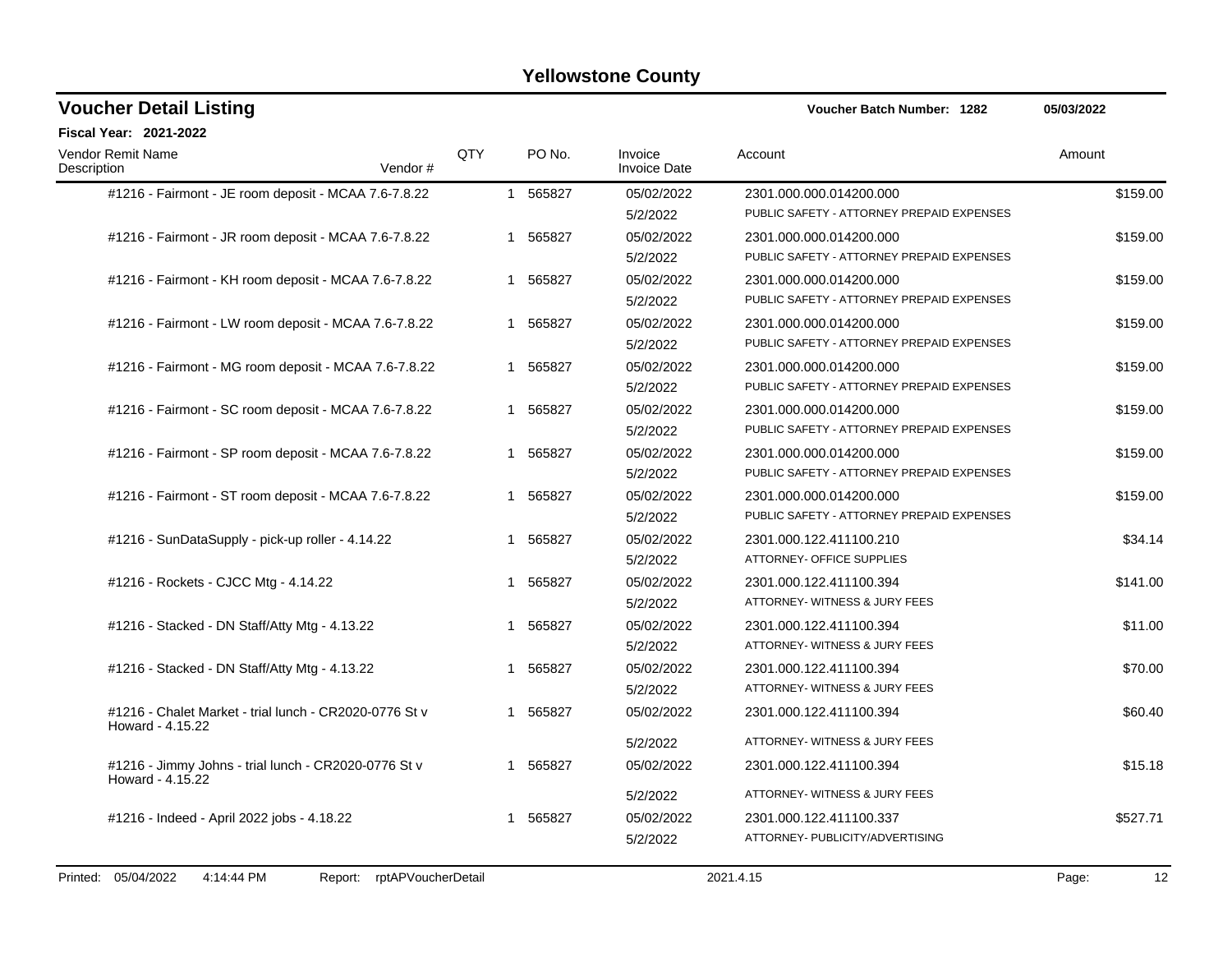| <b>Voucher Detail Listing</b>                                                              |                                                             |            |   |          |                                | Voucher Batch Number: 1282                           | 05/03/2022 |
|--------------------------------------------------------------------------------------------|-------------------------------------------------------------|------------|---|----------|--------------------------------|------------------------------------------------------|------------|
| <b>Fiscal Year: 2021-2022</b>                                                              |                                                             |            |   |          |                                |                                                      |            |
| <b>Vendor Remit Name</b><br>Description                                                    | Vendor#                                                     | <b>QTY</b> |   | PO No.   | Invoice<br><b>Invoice Date</b> | Account                                              | Amount     |
| #1216 - Topz - trial lunch - DC21-0044 St v Voyles -<br>4.19.22                            |                                                             |            |   | 1 565827 | 05/02/2022                     | 2301.000.122.411100.394                              | \$84.26    |
|                                                                                            |                                                             |            |   |          | 5/2/2022                       | ATTORNEY- WITNESS & JURY FEES                        |            |
| #1216 - Stacked - trial lunch - DC21-0044 St v Voyles -<br>4.18.22                         |                                                             |            |   | 1 565827 | 05/02/2022                     | 2301.000.122.411100.394                              | \$70.00    |
|                                                                                            |                                                             |            |   |          | 5/2/2022                       | ATTORNEY- WITNESS & JURY FEES                        |            |
| #1216 - United - witness travel - DC20-1202 St v<br>Mullendore - 4.19.22                   |                                                             |            |   | 1 565827 | 05/02/2022                     | 2301.000.122.411100.394                              | \$608.20   |
|                                                                                            |                                                             |            |   |          | 5/2/2022                       | ATTORNEY- WITNESS & JURY FEES                        |            |
| #1216 - Rockets - trial lunch - DC21-0044 St v Voyles -<br>4.20.22                         |                                                             |            |   | 1 565827 | 05/02/2022                     | 2301.000.122.411100.394                              | \$44.00    |
|                                                                                            |                                                             |            |   |          | 5/2/2022                       | ATTORNEY- WITNESS & JURY FEES                        |            |
| #1216 - The Lodge at Big Sky - AT - MT Child Justice Conf<br>- 5.10-5.12.22 - room deposit |                                                             |            |   | 1 565827 | 05/02/2022                     | 2301.000.122.411100.370                              | \$147.56   |
|                                                                                            |                                                             |            |   |          | 5/2/2022                       | ATTORNEY- TRAVEL                                     |            |
| #1216 - State Bar of MT - YABA CLE - 3.22.22                                               |                                                             |            |   | 1 565827 | 05/02/2022<br>5/2/2022         | 2301.000.122.411100.380<br>ATTORNEY- TRAINING        | \$200.85   |
| #1216 - State Bar of MT - YABA CLE - 3.22.22                                               |                                                             |            |   | 1 565827 | 05/02/2022                     | 2301.000.122.411100.380                              | \$72.10    |
|                                                                                            |                                                             |            |   |          | 5/2/2022                       | ATTORNEY- TRAINING                                   |            |
| #1216 - Holiday Inn Express Helena - ST - Legislative<br>CJOC Mtg - 3.22-3.24.22           |                                                             |            | 1 | 565827   | 05/02/2022                     | 2301.000.122.411100.370                              | \$226.48   |
|                                                                                            |                                                             |            |   |          | 5/2/2022                       | ATTORNEY- TRAVEL                                     |            |
| 3.25.22                                                                                    | #1216 - Target - witness clothing - DC21-0533 St v Harris - |            |   | 1 565827 | 05/02/2022                     | 2301.000.122.411100.394                              | \$31.18    |
|                                                                                            |                                                             |            |   |          | 5/2/2022                       | ATTORNEY- WITNESS & JURY FEES                        |            |
| 3.24.22                                                                                    | #1216 - Guadalajara - Trial meal DC 21-0533 St v Harris -   |            |   | 1 565827 | 05/02/2022                     | 2301.000.122.411100.394                              | \$45.00    |
|                                                                                            |                                                             |            |   |          | 5/2/2022                       | ATTORNEY- WITNESS & JURY FEES                        |            |
| #1216 - Rockets - trial lunch - DC 21-0533 St v Harris -<br>3.28.22                        |                                                             |            |   | 1 565827 | 05/02/2022                     | 2301.000.122.411100.394                              | \$52.25    |
|                                                                                            |                                                             |            |   |          | 5/2/2022                       | ATTORNEY- WITNESS & JURY FEES                        |            |
| #1216 - Jimmy Johns - trial lunch DC 21-0533 Harris -<br>3.28.22                           |                                                             |            | 1 | 565827   | 05/02/2022                     | 2301.000.122.411100.394                              | \$8.05     |
|                                                                                            |                                                             |            |   |          | 5/2/2022                       | ATTORNEY- WITNESS & JURY FEES                        |            |
| #1216 - Amazon - photo printer paper & ribbon - 3.29.22                                    |                                                             |            |   | 1 565827 | 05/02/2022<br>5/2/2022         | 2301.000.122.411100.210<br>ATTORNEY- OFFICE SUPPLIES | \$169.95   |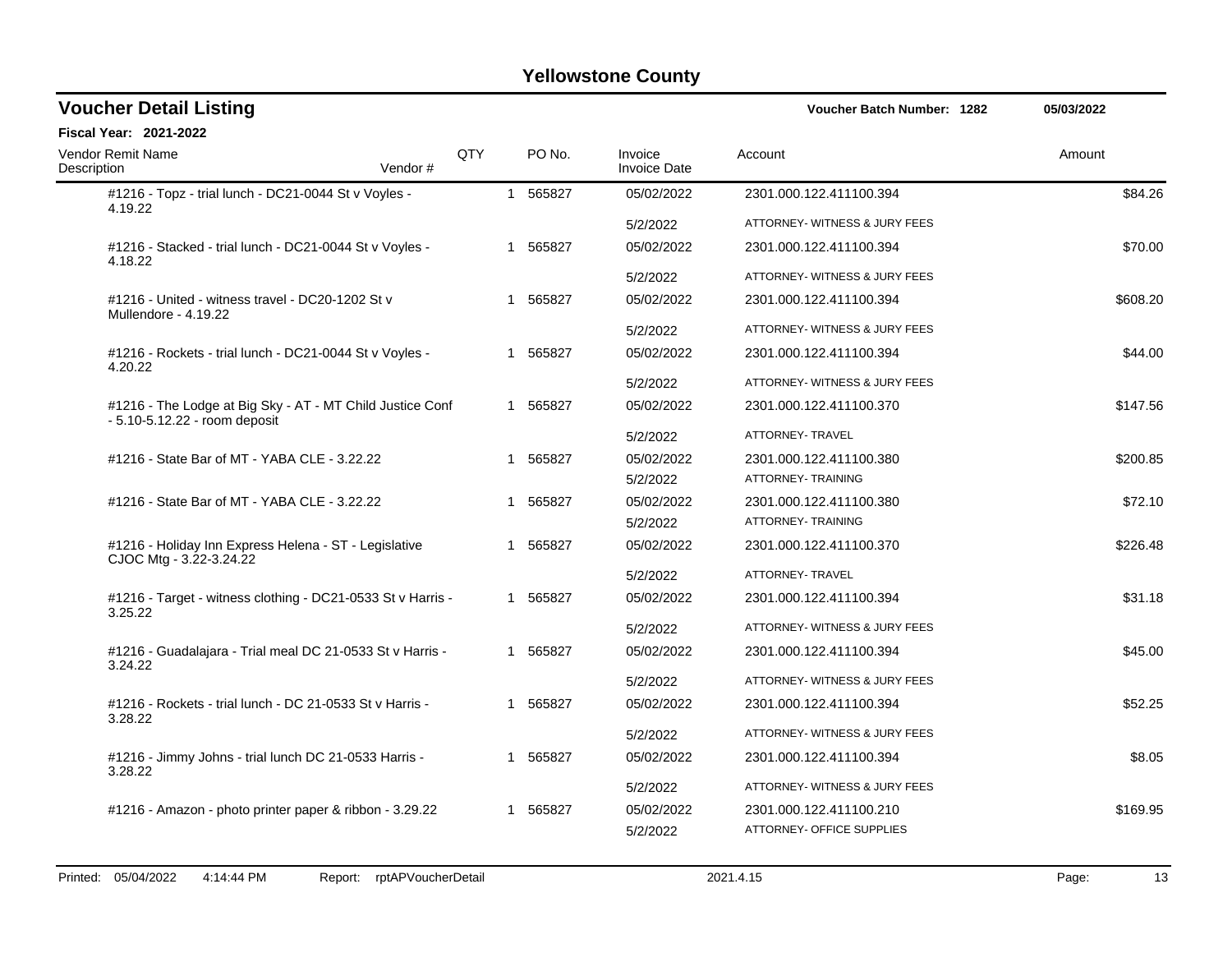| <b>Voucher Detail Listing</b>                                             |            |   |          |                                | <b>Voucher Batch Number: 1282</b> |                  | 05/03/2022 |         |
|---------------------------------------------------------------------------|------------|---|----------|--------------------------------|-----------------------------------|------------------|------------|---------|
| <b>Fiscal Year: 2021-2022</b>                                             |            |   |          |                                |                                   |                  |            |         |
| <b>Vendor Remit Name</b><br>Description<br>Vendor#                        | <b>QTY</b> |   | PO No.   | Invoice<br><b>Invoice Date</b> | Account                           |                  | Amount     |         |
| #1216 - MT Brewing Co - trial lunch - DC 21-0533 St v<br>Harris - 3.29.22 |            |   | 1 565827 | 05/02/2022                     | 2301.000.122.411100.394           |                  |            | \$95.50 |
|                                                                           |            |   |          | 5/2/2022                       | ATTORNEY- WITNESS & JURY FEES     |                  |            |         |
| #1216 - Chalet Market - trial lunch DC21-0533 St v Harris -<br>3.31.22    |            |   | 1 565827 | 05/02/2022                     | 2301.000.122.411100.394           |                  |            | \$43.96 |
|                                                                           |            |   |          | 5/2/2022                       | ATTORNEY- WITNESS & JURY FEES     |                  |            |         |
| #1216 - Chalet Market - trial lunch DC21-0533 St v Harris -<br>3.31.22    |            |   | 1 565827 | 05/02/2022                     | 2301.000.122.411100.394           |                  |            | \$12.99 |
|                                                                           |            |   |          | 5/2/2022                       | ATTORNEY- WITNESS & JURY FEES     |                  |            |         |
| #1216 - Chalet Market - Trial lunch DC20-0349 St v Lang -<br>4.1.22       |            |   | 1 565827 | 05/02/2022                     | 2301.000.122.411100.394           |                  |            | \$57.70 |
|                                                                           |            |   |          | 5/2/2022                       | ATTORNEY- WITNESS & JURY FEES     |                  |            |         |
| #1216 - Jimmy Johns - trial lunch DC21-0533 St v Harris -<br>4.1.22       |            |   | 1 565827 | 05/02/2022                     | 2301.000.122.411100.394           |                  |            | \$45.25 |
|                                                                           |            |   |          | 5/2/2022                       | ATTORNEY- WITNESS & JURY FEES     |                  |            |         |
| #1216 - Indeed - March 2022 jobs - 3.31.22                                |            |   | 1 565827 | 05/02/2022                     | 2301.000.122.411100.337           |                  | \$413.85   |         |
|                                                                           |            |   |          | 5/2/2022                       | ATTORNEY- PUBLICITY/ADVERTISING   |                  |            |         |
| #1216 - Jimmy Johns - trial lunch DC21-0533 St v Harris -<br>4.4.22       |            | 1 | 565827   | 05/02/2022                     | 2301.000.122.411100.394           |                  |            | \$45.25 |
|                                                                           |            |   |          | 5/2/2022                       | ATTORNEY- WITNESS & JURY FEES     |                  |            |         |
| #1216 - Delta - witness travel DC21-0044 St v Voyles - WD<br>$-4.5.22$    |            |   | 1 565827 | 05/02/2022                     | 2301.000.122.411100.394           |                  | \$694.20   |         |
|                                                                           |            |   |          | 5/2/2022                       | ATTORNEY- WITNESS & JURY FEES     |                  |            |         |
| #1216 - Rev.com - Transcript DC21-1440 St v Parrish -<br>4.5.22           |            | 1 | 565827   | 05/02/2022                     | 2301.000.122.411100.202           |                  |            | \$25.50 |
|                                                                           |            |   |          | 5/2/2022                       | ATTORNEY- EXPENSE OF INVEST       |                  |            |         |
| #1216 - Rockets - Criminal Atty Mtg - 4.6.22                              |            |   | 1 565827 | 05/02/2022                     | 2301.000.122.411100.394           |                  | \$141.00   |         |
|                                                                           |            |   |          | 5/2/2022                       | ATTORNEY- WITNESS & JURY FEES     |                  |            |         |
| #1216 - Amazon - keyboard - 4.6.22                                        |            |   | 1 565827 | 05/02/2022                     | 2301.000.122.411100.210           |                  | \$129.99   |         |
|                                                                           |            |   |          | 5/2/2022                       | ATTORNEY- OFFICE SUPPLIES         |                  |            |         |
| #1216 - National Business Inst - HM Evidence Training<br>3.21.22          |            |   | 1 565827 | 05/02/2022                     | 2301.000.122.411100.380           |                  | \$389.00   |         |
|                                                                           |            |   |          | 5/2/2022                       | ATTORNEY- TRAINING                |                  |            |         |
|                                                                           |            |   |          |                                | Check #: 509667                   |                  |            |         |
|                                                                           |            |   |          |                                |                                   | PO/InvoiceTotal: | \$7.683.16 |         |
|                                                                           |            |   |          |                                |                                   |                  |            |         |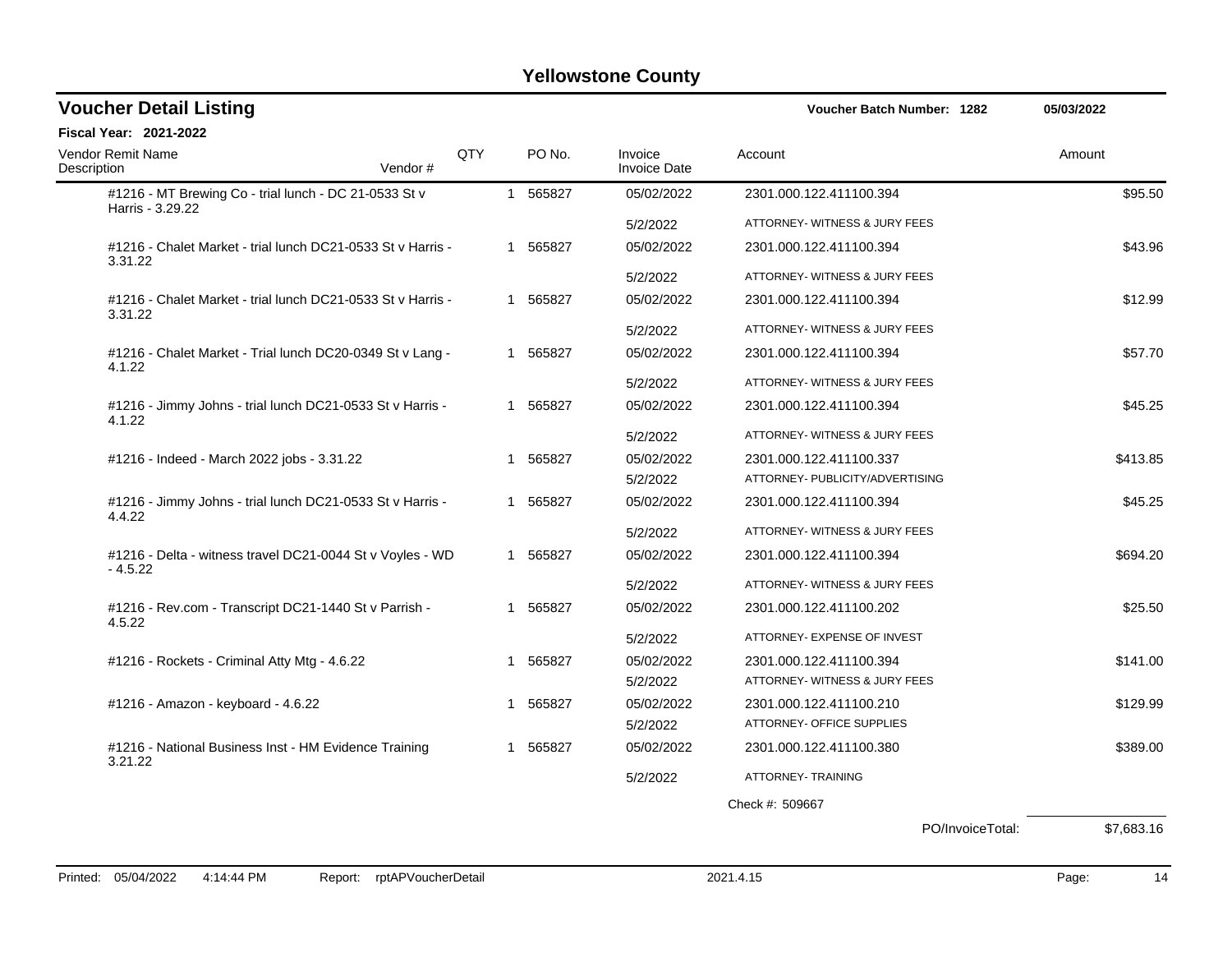| <b>Voucher Detail Listing</b>                    |                |              |          |                                | <b>Voucher Batch Number: 1282</b>         |                  | 05/03/2022 |
|--------------------------------------------------|----------------|--------------|----------|--------------------------------|-------------------------------------------|------------------|------------|
| <b>Fiscal Year: 2021-2022</b>                    |                |              |          |                                |                                           |                  |            |
| Vendor Remit Name<br>Description                 | QTY<br>Vendor# |              | PO No.   | Invoice<br><b>Invoice Date</b> | Account                                   |                  | Amount     |
|                                                  |                |              |          |                                |                                           | Vendor Total:    | \$7,683.16 |
| <b>MASTERCARD T HALPIN</b>                       |                |              |          |                                |                                           |                  |            |
| Check Group: T HALPIN                            |                |              |          |                                |                                           |                  |            |
| A#1494 March Late fee                            |                | 1            | 565857   | 05/02/2022                     | 1000.000.221.410330.210                   |                  | \$10.00    |
| MASTERCARD<br><b>P-Card Payee:</b>               |                |              |          | 5/2/2022                       | CLERK OF COURT- OFFICE SUPPLIES           |                  |            |
| A#1494 ROLLING CART-BAILIFF                      |                | $\mathbf{1}$ | 565857   | 05/02/2022                     | 1000.000.221.410330.210                   |                  | \$42.99    |
| <b>MASTERCARD</b><br><b>P-Card Payee:</b>        |                |              |          | 5/2/2022                       | CLERK OF COURT- OFFICE SUPPLIES           |                  |            |
| A#1494 FINANCE CHARGE                            |                | 1            | 565857   | 05/02/2022                     | 1000.000.221.410330.210                   |                  | \$1.50     |
| MASTERCARD<br>P-Card Payee:                      |                |              |          | 5/2/2022                       | CLERK OF COURT- OFFICE SUPPLIES           |                  |            |
|                                                  |                |              |          |                                | Check #: 509691                           |                  |            |
|                                                  |                |              |          |                                |                                           | PO/InvoiceTotal: | \$54.49    |
|                                                  |                |              |          |                                |                                           | Vendor Total:    | \$54.49    |
| <b>MINUTEMAN PRESS</b>                           |                |              |          |                                |                                           |                  |            |
| Check Group:                                     |                |              |          |                                |                                           |                  |            |
| 1#158 REGULAR ENVELOPES 4/27/22                  |                | 1            | 565847   | 4/29/2022                      | 1000.000.111.410510.210                   |                  | \$191.36   |
|                                                  |                |              |          | 4/29/2022                      | FINANCE- OFFICE SUPPLIES                  |                  |            |
|                                                  |                |              |          |                                | Check #: 509668                           |                  |            |
|                                                  |                |              |          |                                |                                           | PO/InvoiceTotal: | \$191.36   |
| Check Group:                                     |                |              |          |                                |                                           |                  |            |
| 1#174: Letterhead 4/29/22                        |                |              | 1 565860 | 05/02/2022                     | 1000.000.221.410330.210                   |                  | \$381.54   |
|                                                  |                |              |          | 5/2/2022                       | CLERK OF COURT- OFFICE SUPPLIES           |                  |            |
|                                                  |                |              |          |                                | Check #: 509668                           |                  |            |
|                                                  |                |              |          |                                |                                           | PO/InvoiceTotal: | \$381.54   |
|                                                  |                |              |          |                                |                                           | Vendor Total:    | \$572.90   |
| MONTANA COUNTY ATTORNEY'S ASSOCIATION<br>037869  |                |              |          |                                |                                           |                  |            |
| Check Group:                                     |                |              |          |                                |                                           |                  |            |
| 1#682 DN MCAA Summer CLE Registration A. Tiernan |                |              | 1 565760 | 05/02/2022                     | 2301.000.000.014200.000                   |                  | \$240.00   |
| 4/26/22                                          |                |              |          | 5/2/2022                       | PUBLIC SAFETY - ATTORNEY PREPAID EXPENSES |                  |            |
|                                                  |                |              |          |                                |                                           |                  |            |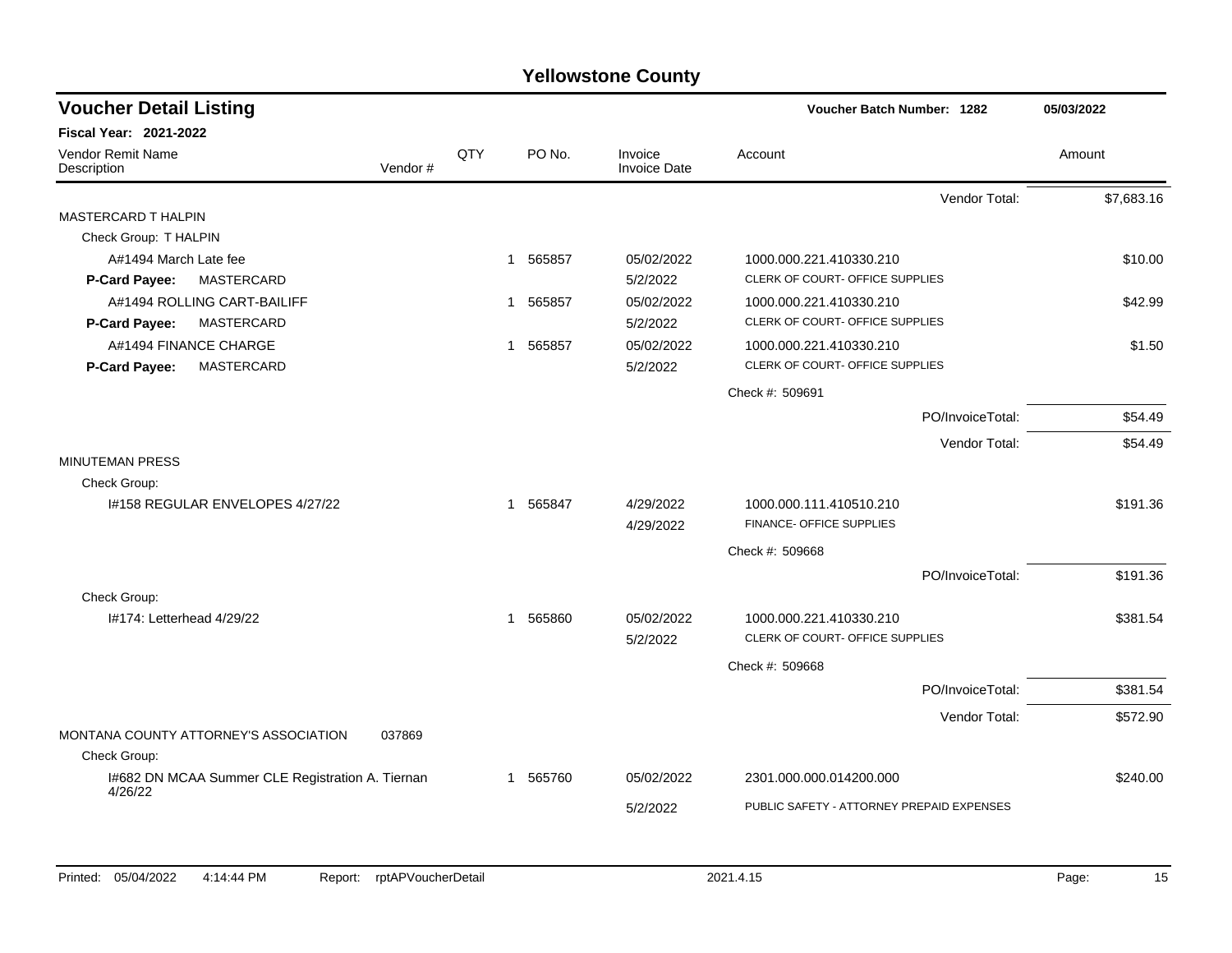| <b>Voucher Detail Listing</b>                                   |                |              |          |                                | <b>Voucher Batch Number: 1282</b>         | 05/03/2022 |
|-----------------------------------------------------------------|----------------|--------------|----------|--------------------------------|-------------------------------------------|------------|
| <b>Fiscal Year: 2021-2022</b>                                   |                |              |          |                                |                                           |            |
| Vendor Remit Name<br>Description                                | QTY<br>Vendor# |              | PO No.   | Invoice<br><b>Invoice Date</b> | Account                                   | Amount     |
| I#682 MCAA Summer CLE Registration A. Thompson-Irish<br>4/26/22 |                |              | 1 565760 | 05/02/2022                     | 2301.000.000.014200.000                   | \$240.00   |
|                                                                 |                |              |          | 5/2/2022                       | PUBLIC SAFETY - ATTORNEY PREPAID EXPENSES |            |
| I#682 MCAA Summer CLE Registration E. Roark 4/26/22             |                | 1            | 565760   | 05/02/2022                     | 2301.000.000.014200.000                   | \$240.00   |
|                                                                 |                |              |          | 5/2/2022                       | PUBLIC SAFETY - ATTORNEY PREPAID EXPENSES |            |
| I#682 MCAA Summer CLE Registration H. Bishop 4/26/22            |                | $\mathbf{1}$ | 565760   | 05/02/2022                     | 2301.000.000.014200.000                   | \$240.00   |
|                                                                 |                |              |          | 5/2/2022                       | PUBLIC SAFETY - ATTORNEY PREPAID EXPENSES |            |
| I#682 MCAA Summer CLE Registration H. Chung 4/26/22             |                |              | 1 565760 | 05/02/2022                     | 2301.000.000.014200.000                   | \$240.00   |
|                                                                 |                |              |          | 5/2/2022                       | PUBLIC SAFETY - ATTORNEY PREPAID EXPENSES |            |
| 1#682 MCAA Summer CLE Registration J. Erickson<br>4/26/22       |                | 1            | 565760   | 05/02/2022                     | 2301.000.000.014200.000                   | \$240.00   |
|                                                                 |                |              |          | 5/2/2022                       | PUBLIC SAFETY - ATTORNEY PREPAID EXPENSES |            |
| I#682 MCAA Summer CLE Registration J. Ryan 4/26/22              |                | 1.           | 565760   | 05/02/2022                     | 2301.000.000.014200.000                   | \$240.00   |
|                                                                 |                |              |          | 5/2/2022                       | PUBLIC SAFETY - ATTORNEY PREPAID EXPENSES |            |
| 1#682 MCAA Summer CLE Registration K. Hendricks<br>4/26/22      |                | 1            | 565760   | 05/02/2022                     | 2301.000.000.014200.000                   | \$240.00   |
|                                                                 |                |              |          | 5/2/2022                       | PUBLIC SAFETY - ATTORNEY PREPAID EXPENSES |            |
| 1#682 DN MCAA Summer CLE Registration L. Watson<br>4/26/22      |                |              | 1 565760 | 05/02/2022                     | 2301.000.000.014200.000                   | \$240.00   |
|                                                                 |                |              |          | 5/2/2022                       | PUBLIC SAFETY - ATTORNEY PREPAID EXPENSES |            |
| I#682 MCAA Summer CLE Registration M. Gallagher<br>4/26/22      |                | 1            | 565760   | 05/02/2022                     | 2301.000.000.014200.000                   | \$240.00   |
|                                                                 |                |              |          | 5/2/2022                       | PUBLIC SAFETY - ATTORNEY PREPAID EXPENSES |            |
| I#682 MCAA Summer CLE Registration S. Currie 4/26/22            |                | 1            | 565760   | 05/02/2022                     | 2301.000.000.014200.000                   | \$240.00   |
|                                                                 |                |              |          | 5/2/2022                       | PUBLIC SAFETY - ATTORNEY PREPAID EXPENSES |            |
| I#682 MCAA Summer CLE Registration S. Prudhomme<br>4/26/22      |                |              | 1 565760 | 05/02/2022                     | 2301.000.000.014200.000                   | \$240.00   |
|                                                                 |                |              |          | 5/2/2022                       | PUBLIC SAFETY - ATTORNEY PREPAID EXPENSES |            |
| I#682 MCAA Summer CLE Registration S. Twito 4/26/22             |                | 1            | 565760   | 05/02/2022                     | 2301.000.000.014200.000                   | \$240.00   |
|                                                                 |                |              |          | 5/2/2022                       | PUBLIC SAFETY - ATTORNEY PREPAID EXPENSES |            |
| I#682 MCAA Summer CLE Registration A. Petrullo 4/26/22          |                |              | 1 565760 | 05/02/2022                     | 2301.000.000.014200.000                   | \$240.00   |
|                                                                 |                |              |          | 5/2/2022                       | PUBLIC SAFETY - ATTORNEY PREPAID EXPENSES |            |
|                                                                 |                |              |          |                                | Check #: 509669                           |            |
|                                                                 |                |              |          |                                | PO/InvoiceTotal:                          | \$3,360.00 |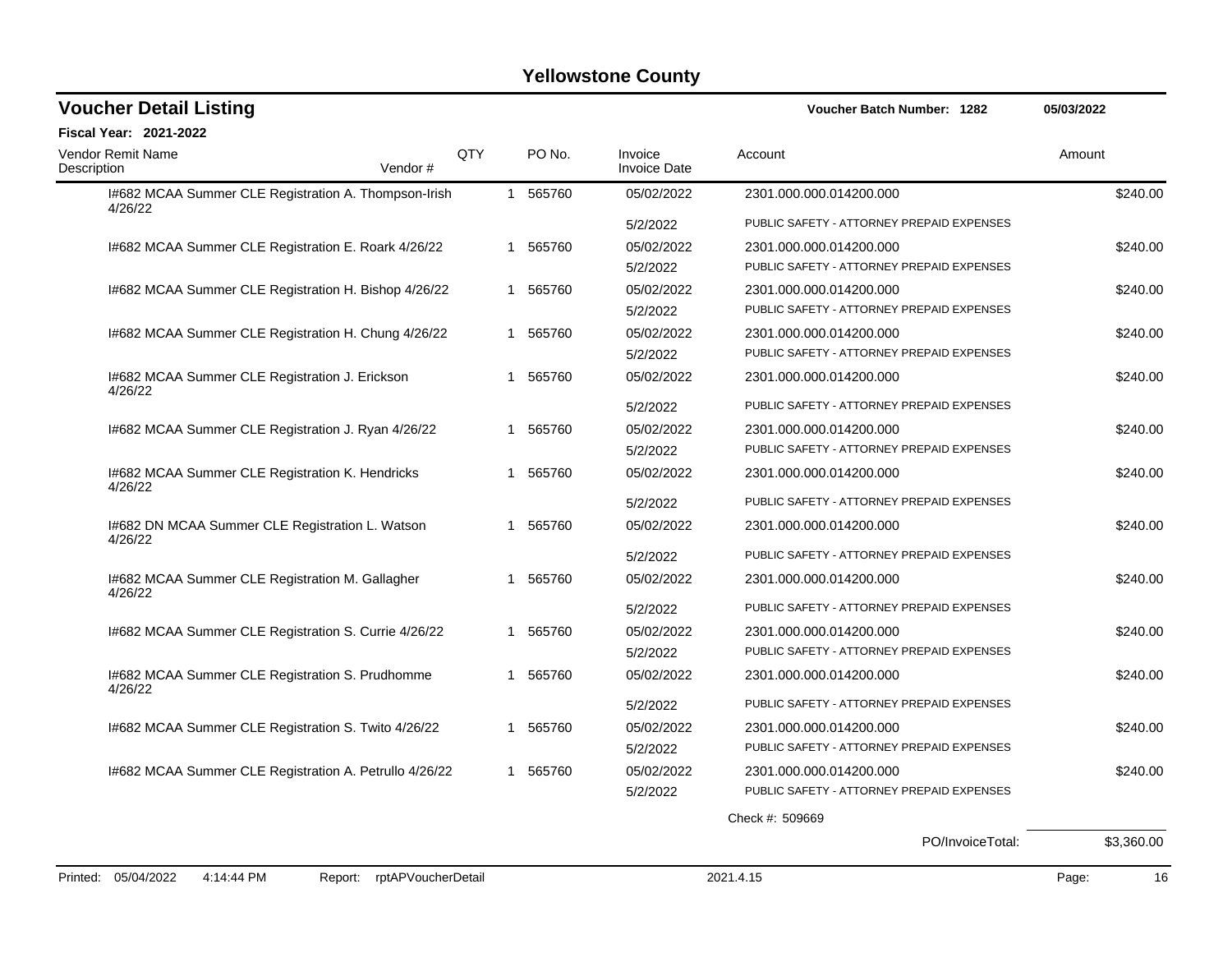| <b>Voucher Detail Listing</b>                         |                    |     |             |                                | Voucher Batch Number: 1282                                   |                  | 05/03/2022  |
|-------------------------------------------------------|--------------------|-----|-------------|--------------------------------|--------------------------------------------------------------|------------------|-------------|
| Fiscal Year: 2021-2022                                |                    |     |             |                                |                                                              |                  |             |
| Vendor Remit Name<br>Description                      | Vendor#            | QTY | PO No.      | Invoice<br><b>Invoice Date</b> | Account                                                      |                  | Amount      |
|                                                       |                    |     |             |                                |                                                              | Vendor Total:    | \$3,360.00  |
| MONTANA DAKOTA UTILITIES                              | 040762             |     |             |                                |                                                              |                  |             |
| Check Group:                                          |                    |     |             |                                |                                                              |                  |             |
| A#75857665790; Svc. Payne bldg. 3/18/22               |                    |     | 1 565821    | 04 /29/2022<br>4/29/2022       | 2300.000.135.420180.344<br>MISC-GAS                          |                  | \$387.68    |
| A#51571310005 Svc. evid. bldg. 4/20/22                |                    |     | 1 565821    | 04 /29/2022<br>4/29/2022       | 2300.000.131.420140.344<br>DETECTIVES- GAS                   |                  | \$560.29    |
| A#70466310003; Svc. bear garage 4/20/22               |                    |     | 1 565821    | 04 /29/2022                    | 2300.000.131.420140.344                                      |                  | \$57.29     |
|                                                       |                    |     |             | 4/29/2022                      | DETECTIVES- GAS                                              |                  |             |
|                                                       |                    |     |             |                                | Check #: 509670                                              |                  |             |
|                                                       |                    |     |             |                                |                                                              | PO/InvoiceTotal: | \$1,005.26  |
|                                                       |                    |     |             |                                |                                                              | Vendor Total:    | \$1,005.26  |
| <b>MOUNTAIN ALARM</b>                                 |                    |     |             |                                |                                                              |                  |             |
| Check Group:                                          |                    |     |             |                                |                                                              |                  |             |
| I#2779796; Monitor Payne bldg. 5/1/22 A#000994        |                    |     | 1 565843    | 04/29/2022<br>4/29/2022        | 2300.000.135.420180.399<br>MISC- CONTRACT SERVICE            |                  | \$47.30     |
|                                                       |                    |     |             |                                | Check #: 509671                                              |                  |             |
|                                                       |                    |     |             |                                |                                                              | PO/InvoiceTotal: | \$47.30     |
| Check Group:                                          |                    |     |             |                                |                                                              |                  |             |
| I#2780700; A#005926; MAY Alarm Monitoring 5/1-5/31/22 |                    |     | 1 565858    | 05/02/2022<br>5/2/2022         | 7302.000.726.430900.362<br>HUNTLEY PROJ CEM- MAINT & REPAIRS |                  | \$97.90     |
|                                                       |                    |     |             |                                | Check #: 509671                                              |                  |             |
|                                                       |                    |     |             |                                |                                                              | PO/InvoiceTotal: | \$97.90     |
|                                                       |                    |     |             |                                |                                                              | Vendor Total:    | \$145.20    |
| NORTHWESTERN ENERGY                                   | 045035             |     |             |                                |                                                              |                  |             |
| Check Group:                                          |                    |     |             |                                |                                                              |                  |             |
| A#3300662-8; Svc. Payne 4/19/22                       |                    |     | 565819<br>1 | 04/29 /2022<br>4/29/2022       | 2300.000.135.420180.341<br>MISC- ELECTRICITY                 |                  | \$2,003.99  |
|                                                       |                    |     |             |                                | Check #: 509672                                              |                  |             |
|                                                       |                    |     |             |                                |                                                              | PO/InvoiceTotal: | \$2,003.99  |
| Printed: 05/04/2022<br>4:14:44 PM<br>Report:          | rptAPVoucherDetail |     |             |                                | 2021.4.15                                                    |                  | 17<br>Page: |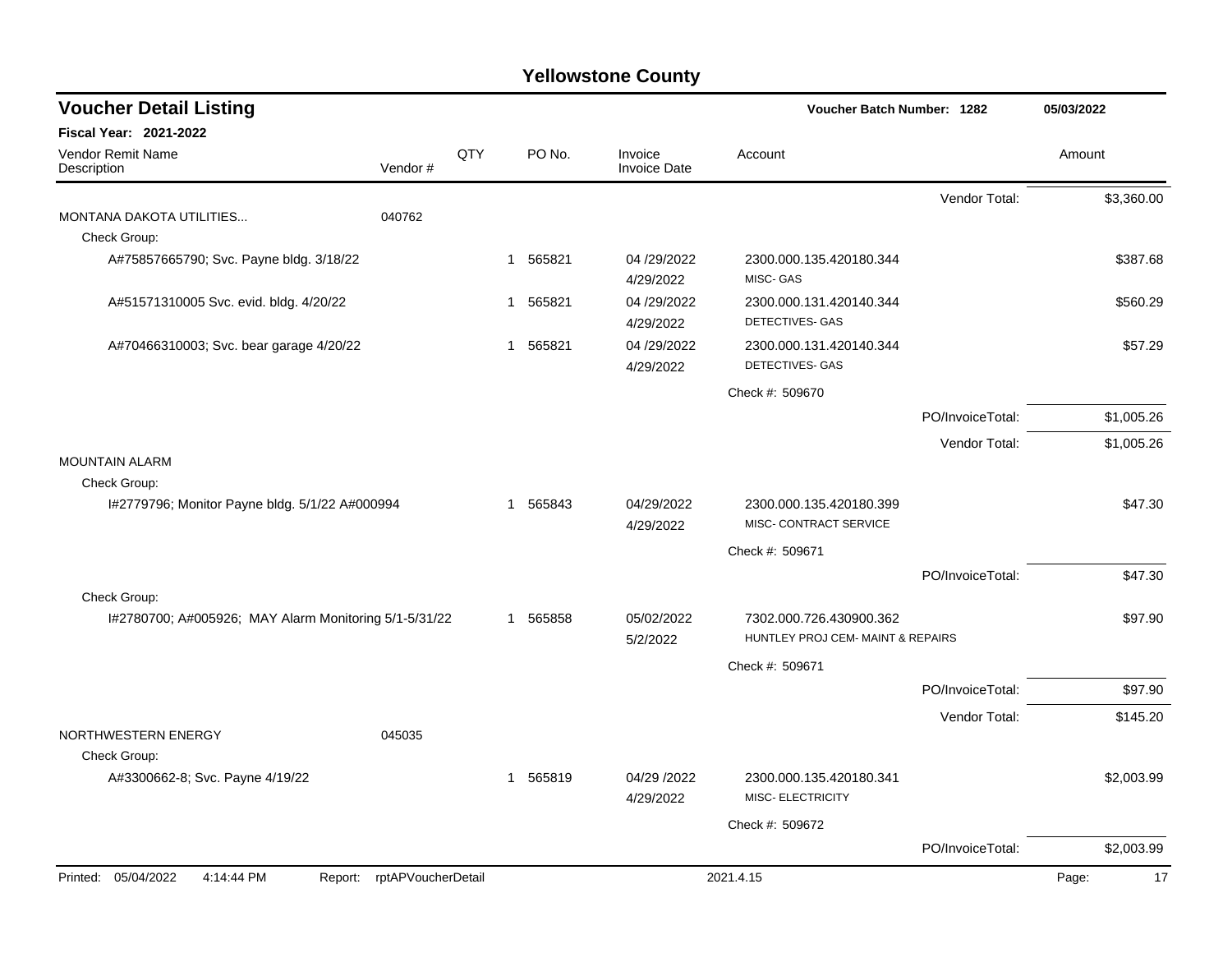|                                                                 |     |          | <b>Yellowstone County</b>      |                                                              |             |
|-----------------------------------------------------------------|-----|----------|--------------------------------|--------------------------------------------------------------|-------------|
| <b>Voucher Detail Listing</b>                                   |     |          |                                | <b>Voucher Batch Number: 1282</b>                            | 05/03/2022  |
| Fiscal Year: 2021-2022                                          |     |          |                                |                                                              |             |
| Vendor Remit Name<br>Vendor#<br>Description                     | QTY | PO No.   | Invoice<br><b>Invoice Date</b> | Account                                                      | Amount      |
| Check Group:                                                    |     |          |                                |                                                              |             |
| A#0256620-6 EAGLE ROCK 4/22/22                                  | 1   | 565820   | 4/29/2022<br>4/29/2022         | 2525.000.000.430260.362<br>RSID 523 LIGHTING MAINT & REPAIRS | \$15.96     |
| A#0256621-4 EAGLE ROCK 4/22/22                                  | 1   | 565820   | 4/29/2022<br>4/29/2022         | 2525.000.000.430260.362<br>RSID 523 LIGHTING MAINT & REPAIRS | \$79.85     |
| A#0256630-5 542 MCCORD 4/22/22                                  |     | 565820   | 4/29/2022<br>4/29/2022         | 2531.000.000.430260.362<br>RSID 542 LIGHTING MAINT & REPAIRS | \$132.05    |
|                                                                 |     |          |                                | Check #: 509672                                              |             |
|                                                                 |     |          |                                | PO/InvoiceTotal:                                             | \$227.86    |
| Check Group:                                                    |     |          |                                |                                                              |             |
| A#3454058-3 Aspenwood 4/28/22                                   | 1   | 565852   | 05/02/2022<br>5/2/2022         | 2689.000.000.460430.362<br>RSID 769M PARK MAINT & REPAIRS    | \$6.00      |
| A#3018494-9 Willow Wood Cir 4/28/22                             | 1   | 565852   | 05/02/2022<br>5/2/2022         | 2689.000.000.460430.362<br>RSID 769M PARK MAINT & REPAIRS    | \$8.98      |
|                                                                 |     |          |                                | Check #: 509672                                              |             |
|                                                                 |     |          |                                | PO/InvoiceTotal:                                             | \$14.98     |
|                                                                 |     |          |                                | Vendor Total:                                                | \$2,246.83  |
| PRIDE OF MONTANA INC                                            |     |          |                                |                                                              |             |
| Check Group:                                                    |     |          |                                |                                                              |             |
| I#71370 MILLER BLDG Cleaning 4/29/22                            | 1   | 565859   | 05/02/2022<br>5/2/2022         | 1000.000.145.411200.367<br>FACILITIES- JANITORIAL SERVICES   | \$5,800.00  |
| I#71370 MILLER BLDG Cleaning Supplies 4/29/22                   | 1   | 565859   | 05/02/2022<br>5/2/2022         | 1000.000.145.411200.224<br>FACILITIES- JANITORIAL SUPPLIES   | \$349.69    |
|                                                                 |     |          |                                | Check #: 509673                                              |             |
|                                                                 |     |          |                                | PO/InvoiceTotal:                                             | \$6,149.69  |
|                                                                 |     |          |                                | Vendor Total:                                                | \$6,149.69  |
| PROFORCE LAW ENFORCEMENT                                        |     |          |                                |                                                              |             |
| Check Group:                                                    |     |          |                                |                                                              |             |
| I#481337; Taser cartridges 4/18/22                              |     | 4 565823 | 04/29/2022<br>4/29/2022        | 2300.000.132.420150.220<br>PATROL- OPERATING SUPPLIES        | \$151.40    |
| Printed: 05/04/2022<br>4:14:44 PM<br>Report: rptAPVoucherDetail |     |          |                                | 2021.4.15                                                    | Page:<br>18 |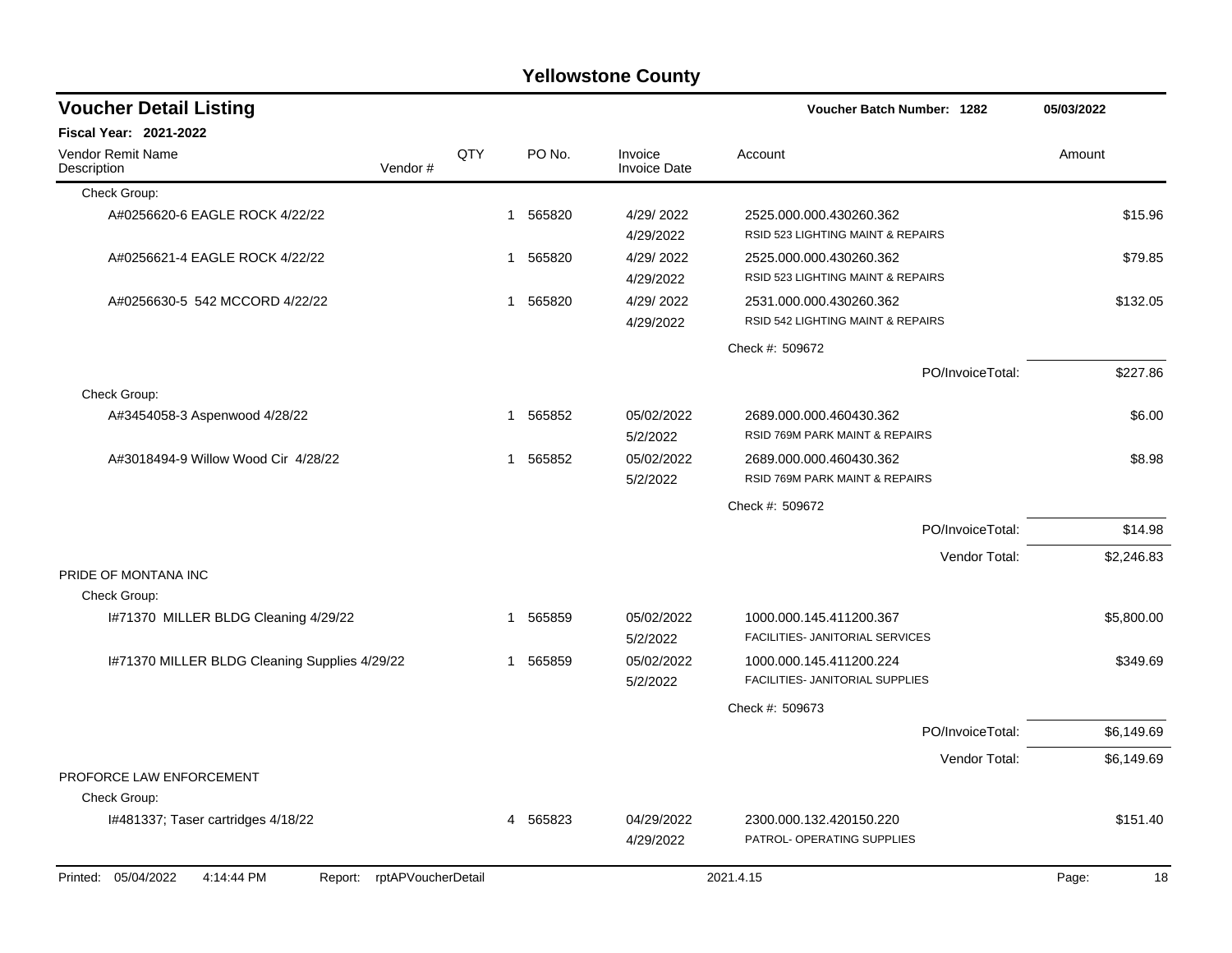| <b>Voucher Detail Listing</b>                                                          |                    |     |   |          |                                | Voucher Batch Number: 1282                                     | 05/03/2022   |
|----------------------------------------------------------------------------------------|--------------------|-----|---|----------|--------------------------------|----------------------------------------------------------------|--------------|
| <b>Fiscal Year: 2021-2022</b>                                                          |                    |     |   |          |                                |                                                                |              |
| Vendor Remit Name<br>Description                                                       | Vendor#            | QTY |   | PO No.   | Invoice<br><b>Invoice Date</b> | Account                                                        | Amount       |
| I#481337; Taser holsters 4/18/22                                                       |                    |     |   | 2 565823 | 04/29/2022<br>4/29/2022        | 2300.000.132.420150.220<br>PATROL- OPERATING SUPPLIES          | \$154.74     |
| I#481337; Tasers 4/18/22                                                               |                    |     |   | 2 565823 | 04/29/2022<br>4/29/2022        | 2300.000.132.420150.220<br>PATROL- OPERATING SUPPLIES          | \$2,442.50   |
|                                                                                        |                    |     |   |          |                                | Check #: 509674                                                |              |
|                                                                                        |                    |     |   |          |                                | PO/InvoiceTotal:                                               | \$2,748.64   |
|                                                                                        |                    |     |   |          |                                | Vendor Total:                                                  | \$2,748.64   |
| ROCKY MOUNTAIN PIPELINE-PROPERTY TAX DEP                                               |                    |     |   |          |                                |                                                                |              |
| Check Group:<br>2021 E00168 LFD8 Refund                                                |                    |     |   | 1 565839 | 04/29/2022<br>4/29/2022        | 7920.000.000.021100.000<br>REFUND REVOLVING DUE TO OTHER FUNDS | \$136,769.22 |
|                                                                                        |                    |     |   |          |                                | Check #: 509675                                                |              |
|                                                                                        |                    |     |   |          |                                | PO/InvoiceTotal:                                               | \$136,769.22 |
|                                                                                        |                    |     |   |          |                                | Vendor Total:                                                  | \$136,769.22 |
| SAYE, PAULA<br>Check Group:                                                            |                    |     |   |          |                                |                                                                |              |
| <b>Writ DR 17 06</b><br>#21003508 Easley v. Easley Ck. #77736 - S Bar S<br>A101-100295 |                    |     | 1 | 565842   | 04/29/2022                     | 7151.000.000.021250.000                                        | \$75.47      |
|                                                                                        |                    |     |   |          | 4/29/2022                      | SHERIFF WRITS & NOTICES DUE TO OTHERS                          |              |
|                                                                                        |                    |     |   |          |                                | Check #: 509676                                                |              |
|                                                                                        |                    |     |   |          |                                | PO/InvoiceTotal:                                               | \$75.47      |
|                                                                                        |                    |     |   |          |                                | Vendor Total:                                                  | \$75.47      |
| SCHUSTER, TRACEY<br>Check Group:                                                       |                    |     |   |          |                                |                                                                |              |
| Reimbursement - Albertson - VW soda - 4.21.22                                          |                    |     | 1 | 565836   | 04/29/2022<br>4/29/2022        | 2301.000.122.411100.394<br>ATTORNEY- WITNESS & JURY FEES       | \$91.34      |
|                                                                                        |                    |     |   |          |                                | Check #: 509677                                                |              |
|                                                                                        |                    |     |   |          |                                | PO/InvoiceTotal:                                               | \$91.34      |
|                                                                                        |                    |     |   |          |                                | Vendor Total:                                                  | \$91.34      |
| Printed: 05/04/2022<br>4:14:44 PM<br>Report:                                           | rptAPVoucherDetail |     |   |          |                                | 2021.4.15                                                      | Page:<br>19  |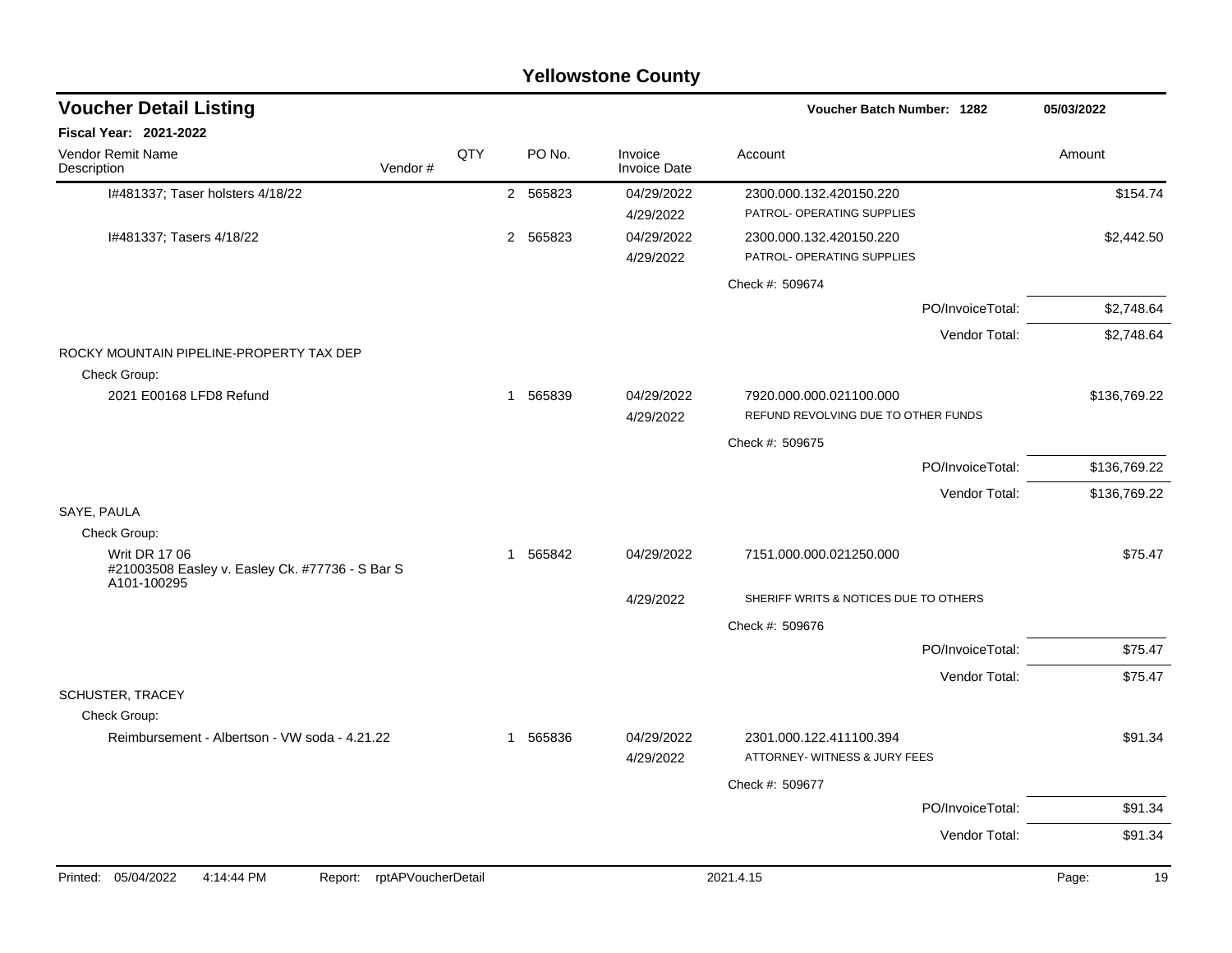| <b>Voucher Detail Listing</b>                                                   |                    |     |          |        |                                | Voucher Batch Number: 1282                               |                  | 05/03/2022 |            |
|---------------------------------------------------------------------------------|--------------------|-----|----------|--------|--------------------------------|----------------------------------------------------------|------------------|------------|------------|
| Fiscal Year: 2021-2022                                                          |                    |     |          |        |                                |                                                          |                  |            |            |
| Vendor Remit Name<br>Description                                                | Vendor#            | QTY |          | PO No. | Invoice<br><b>Invoice Date</b> | Account                                                  |                  | Amount     |            |
| SMITH FUNERAL CHAPEL                                                            | 005690             |     |          |        |                                |                                                          |                  |            |            |
| Check Group:                                                                    |                    |     |          |        |                                |                                                          |                  |            |            |
| VA BURIAL BENEFIT, KENNETH R LANE, 4/14/22                                      |                    |     | 1 565814 |        | 04/29/2022<br>4/29/2022        | 1000.000.199.450200.396<br>MISC- FUNERAL EXPENSE/BURIALS |                  |            | \$250.00   |
| BURIAL BENEFITS, WERNER FRIED, 4/15/22                                          |                    |     | 1        | 565814 | 04/29/2022<br>4/29/2022        | 1000.000.199.450200.396<br>MISC- FUNERAL EXPENSE/BURIALS |                  |            | \$250.00   |
| BURIAL BENEFITS, ROGER C KEPHART, 4/11/22                                       |                    |     | 1        | 565814 | 04/29/2022<br>4/29/2022        | 1000.000.199.450200.396<br>MISC- FUNERAL EXPENSE/BURIALS |                  |            | \$250.00   |
|                                                                                 |                    |     |          |        |                                | Check #: 509678                                          |                  |            |            |
|                                                                                 |                    |     |          |        |                                |                                                          | PO/InvoiceTotal: |            | \$750.00   |
|                                                                                 |                    |     |          |        |                                |                                                          | Vendor Total:    |            | \$750.00   |
| ST OF MT MISC TAX DIV<br>Check Group:                                           | 011099             |     |          |        |                                |                                                          |                  |            |            |
| 1% ST or MT GRT - Hardy Const. L.E.D.-PA<br><b>System-Security Server Rooms</b> |                    |     | 1 565845 |        | 5/2/22                         | 2260.000.199.440150.398                                  |                  |            | \$468.00   |
|                                                                                 |                    |     |          |        | 5/2/2022                       | ARPA-VARIABLE CONTRACT SERVICES                          |                  |            |            |
|                                                                                 |                    |     |          |        |                                | Check #: 509679                                          |                  |            |            |
|                                                                                 |                    |     |          |        |                                |                                                          | PO/InvoiceTotal: |            | \$468.00   |
|                                                                                 |                    |     |          |        |                                |                                                          | Vendor Total:    |            | \$468.00   |
| STARPLEX CORPORATION<br>Check Group:                                            | 042999             |     |          |        |                                |                                                          |                  |            |            |
| 1#51298 SD2 Career Day 4/26/22 Clean                                            |                    |     | 1        | 565850 | 4/29/2022<br>4/29/2022         | 5810.000.554.460442.367<br>METRA EVENTS- JANITORIAL      |                  |            | \$376.00   |
|                                                                                 |                    |     |          |        |                                | Check #: 509680                                          |                  |            |            |
|                                                                                 |                    |     |          |        |                                |                                                          | PO/InvoiceTotal: |            | \$376.00   |
|                                                                                 |                    |     |          |        |                                |                                                          | Vendor Total:    |            | \$376.00   |
| STERLING COMPUTERS CORPORATION<br>Check Group:                                  |                    |     |          |        |                                |                                                          |                  |            |            |
| I#0120305; ARPA YSC Dell Optiplex Micro XCTO                                    |                    |     | 1        | 565848 | 05/02/2022<br>5/2/2022         | 2260.000.199.440150.220<br>ARPA - OPERATING SUPPLIES     |                  |            | \$1,200.00 |
| Printed: 05/04/2022<br>4:14:44 PM<br>Report:                                    | rptAPVoucherDetail |     |          |        |                                | 2021.4.15                                                |                  | Page:      | 20         |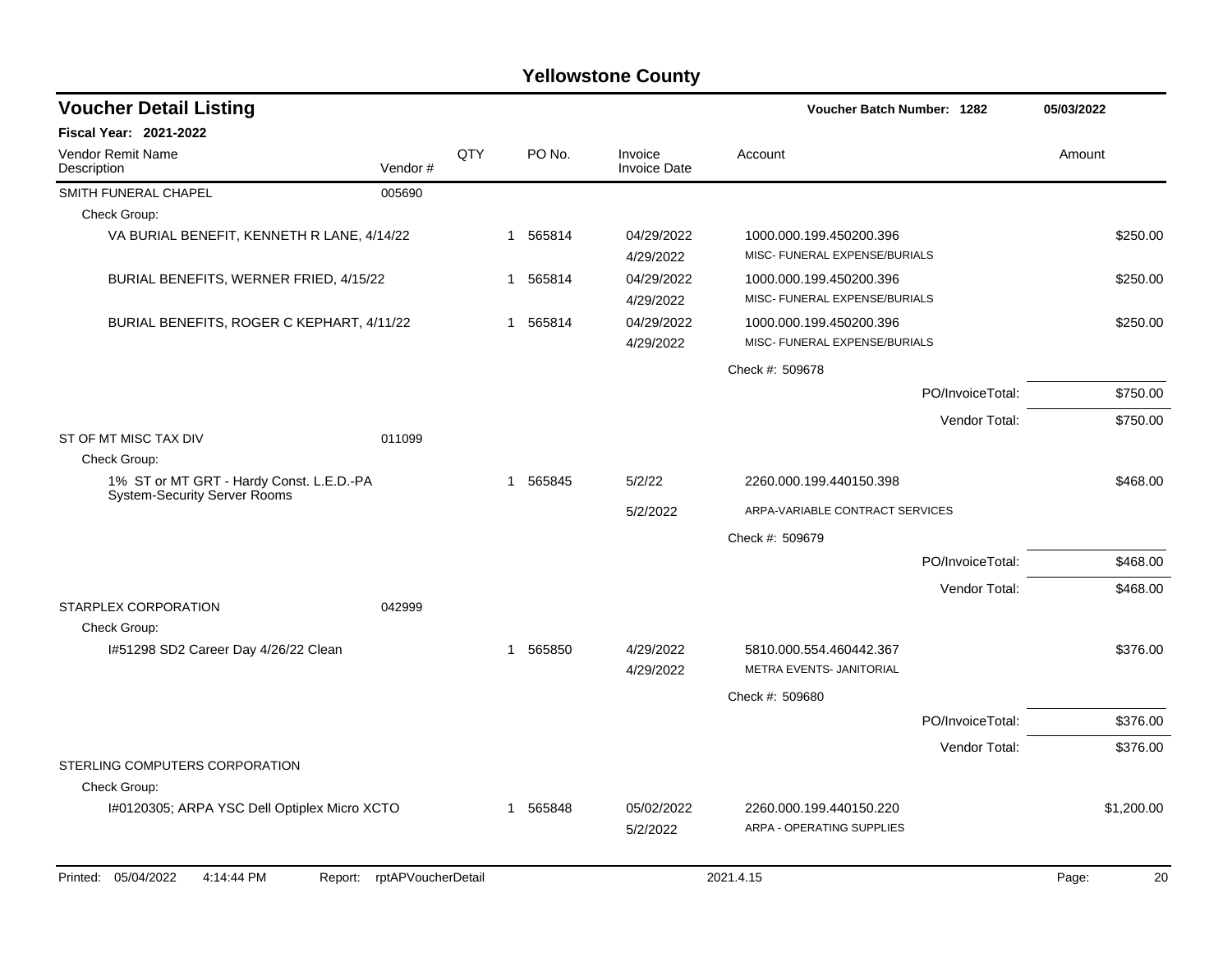| <b>Voucher Detail Listing</b>                                                  |     |   |          |                                | Voucher Batch Number: 1282                               |                  | 05/03/2022  |
|--------------------------------------------------------------------------------|-----|---|----------|--------------------------------|----------------------------------------------------------|------------------|-------------|
| Fiscal Year: 2021-2022                                                         |     |   |          |                                |                                                          |                  |             |
| Vendor Remit Name<br>Description<br>Vendor#                                    | QTY |   | PO No.   | Invoice<br><b>Invoice Date</b> | Account                                                  |                  | Amount      |
| I#0120305; ARPA YSC Axiom 8 GB DDR4-2666 UDIMM                                 |     |   | 1 565848 | 05/02/2022                     | 2260.000.199.440150.220                                  |                  | \$55.00     |
|                                                                                |     |   |          | 5/2/2022                       | ARPA - OPERATING SUPPLIES                                |                  |             |
| I#0120305; ARPA YSC Logitech MK470 Wireless Combo<br><b>USB Keyboard/Mouse</b> |     | 1 | 565848   | 05/02/2022                     | 2260.000.199.440150.220                                  |                  | \$42.16     |
|                                                                                |     |   |          | 5/2/2022                       | ARPA - OPERATING SUPPLIES                                |                  |             |
| I#0120305; ARPA YSC Logitech BRIO Webcam 90 fps<br><b>USB</b>                  |     | 1 | 565848   | 05/02/2022                     | 2260.000.199.440150.220                                  |                  | \$185.00    |
|                                                                                |     |   |          | 5/2/2022                       | ARPA - OPERATING SUPPLIES                                |                  |             |
|                                                                                |     |   |          |                                | Check #: 509681                                          |                  |             |
| Check Group:                                                                   |     |   |          |                                |                                                          | PO/InvoiceTotal: | \$1,482.16  |
| I# 0121380; 32GB RAM UPGRADE FOR JUDGE                                         |     |   | 2 565849 | 4/29/2022                      | 1000.000.115.410580.220                                  |                  | \$174.84    |
| <b>WALKER LAPTOP</b>                                                           |     |   |          | 4/29/2022                      | IT-OPERATING SUPPLIES                                    |                  |             |
|                                                                                |     |   |          |                                | Check #: 509681                                          |                  |             |
|                                                                                |     |   |          |                                |                                                          | PO/InvoiceTotal: | \$174.84    |
|                                                                                |     |   |          |                                |                                                          | Vendor Total:    | \$1,657.00  |
| <b>WEED MAN</b>                                                                |     |   |          |                                |                                                          |                  |             |
| Check Group:<br>I#111280 Weed Control 4/25/22 A#BILLI-0091883                  |     |   |          | 05/02/2022                     |                                                          |                  |             |
|                                                                                |     |   | 1 565856 | 5/2/2022                       | 5811.000.552.460442.365<br>FACILITIES- GROUND MAINT      |                  | \$2,085.00  |
|                                                                                |     |   |          |                                | Check #: 509682                                          |                  |             |
|                                                                                |     |   |          |                                |                                                          | PO/InvoiceTotal: | \$2,085.00  |
|                                                                                |     |   |          |                                |                                                          | Vendor Total:    | \$2,085.00  |
| <b>WESTERN OFFICE EQUIPMENT</b><br>006450                                      |     |   |          |                                |                                                          |                  |             |
| Check Group:                                                                   |     |   |          |                                |                                                          |                  |             |
| I#57160; PVC cards CCWs 4/25/22                                                |     |   | 1 565815 | 04/29/2022<br>4/29/2022        | 2300.000.131.420140.202<br>DETECTIVES- EXPENSE OF INVEST |                  | \$50.00     |
|                                                                                |     |   |          |                                | Check #: 509683                                          |                  |             |
|                                                                                |     |   |          |                                |                                                          | PO/InvoiceTotal: | \$50.00     |
|                                                                                |     |   |          |                                |                                                          | Vendor Total:    | \$50.00     |
| 05/04/2022<br>4:14:44 PM<br>rptAPVoucherDetail<br>Printed:<br>Report:          |     |   |          |                                | 2021.4.15                                                |                  | Page:<br>21 |